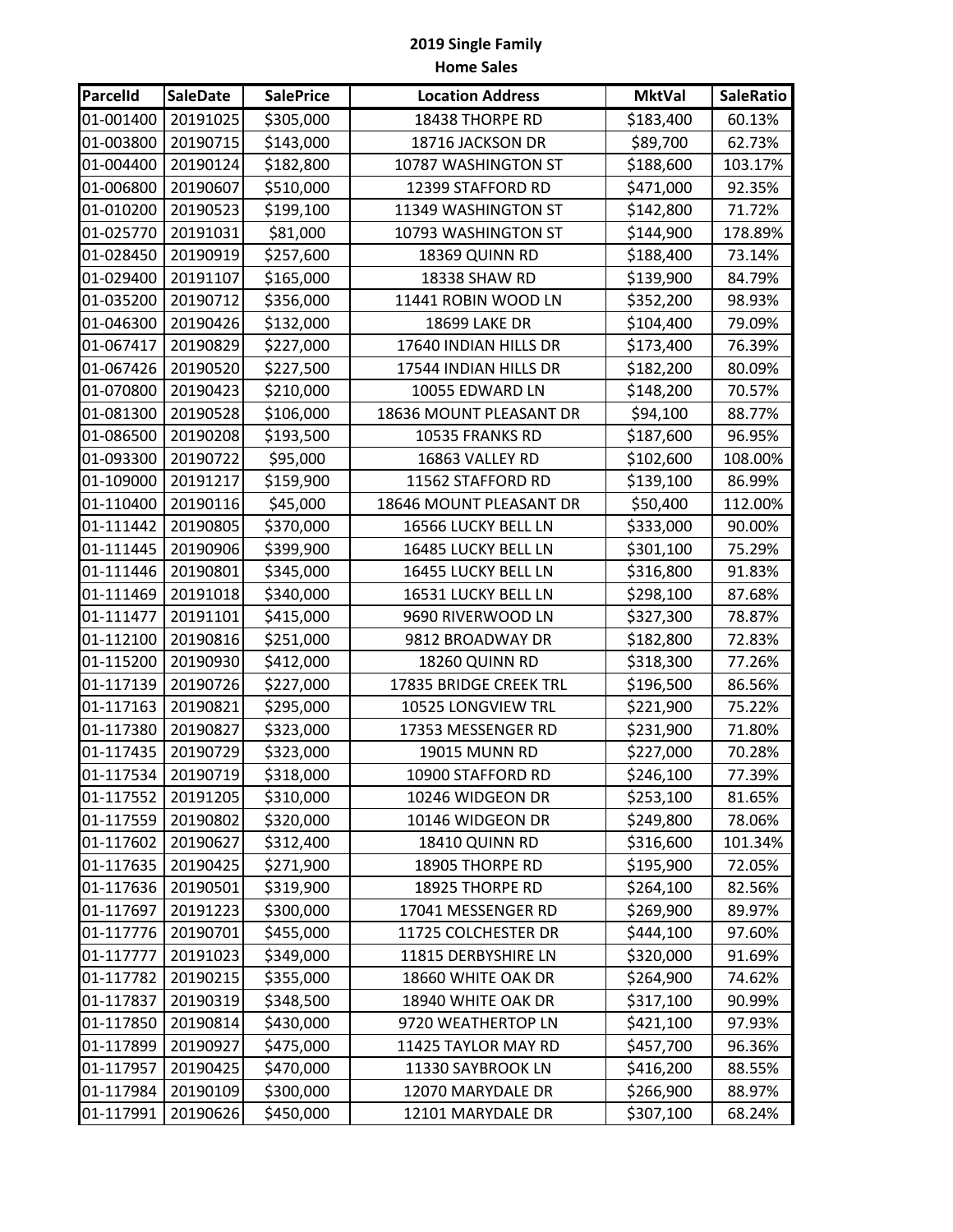| 01-117994 | 20190724 | \$460,000 | 12055 MARYDALE DR       | \$436,900 | 94.98%  |
|-----------|----------|-----------|-------------------------|-----------|---------|
| 01-118022 | 20190930 | \$322,500 | 10460 AUBURNDALE DR     | \$305,600 | 94.76%  |
| 01-118026 | 20190703 | \$450,000 | 10560 AUBURNDALE DR     | \$374,400 | 83.20%  |
| 01-118029 | 20190625 | \$357,000 | 18881 EASTWOOD DR       | \$306,800 | 85.94%  |
| 01-118037 | 20190510 | \$351,000 | 18930 EASTWOOD DR       | \$327,400 | 93.28%  |
| 01-118038 | 20190514 | \$560,000 | 18880 EASTWOOD DR       | \$485,500 | 86.70%  |
| 01-118094 | 20190816 | \$300,000 | 12020 MARYDALE DR       | \$274,900 | 91.63%  |
| 01-118128 | 20190930 | \$597,500 | 11625 LANCASTER DR      | \$352,000 | 58.91%  |
| 01-118156 | 20190930 | \$385,000 | 10760 ROBERT LN         | \$363,500 | 94.42%  |
| 01-118161 | 20190618 | \$459,000 | 10805 ROBERT LN         | \$345,200 | 75.21%  |
| 01-118253 | 20190425 | \$210,000 | 11750 STAFFORD RD       | \$193,500 | 92.14%  |
| 01-118257 | 20191213 | \$434,000 | 16750 MUNN RD           | \$365,500 | 84.22%  |
| 01-118270 | 20190820 | \$565,000 | 16610 LUCKY BELL LN     | \$483,100 | 85.50%  |
| 01-118271 | 20190531 | \$549,000 | 16630 LUCKY BELL LN     | \$425,500 | 77.50%  |
| 01-118328 | 20190226 | \$339,000 | 16870 AUBURN SPRINGS DR | \$288,000 | 84.96%  |
| 01-118492 | 20191011 | \$410,000 | 18065 CHANTICLEER CT    | \$417,800 | 101.90% |
| 01-118501 | 20191104 | \$550,000 | 18005 CHATEAU TRL       | \$513,800 | 93.42%  |
| 01-118544 | 20191024 | \$760,000 | 11425 CHAMPLAIN TRL     | \$701,000 | 92.24%  |
| 01-118583 | 20190501 | \$415,000 | 10705 DAWSON DR         | \$370,300 | 89.23%  |
| 01-118625 | 20190621 | \$670,000 | 9790 CUMBERLAND TRL     | \$482,200 | 71.97%  |
| 01-118735 | 20190823 | \$419,000 | 11610 ASCOT LN          | \$340,300 | 81.22%  |
| 01-118771 | 20191202 | \$516,000 | 11445 BARTHOLOMEW RD    | \$433,100 | 83.93%  |
| 01-118789 | 20190710 | \$413,000 | 11600 FROSTWOOD DR      | \$369,700 | 89.52%  |
| 01-118822 | 20190924 | \$335,000 | 11991 STAFFORD RD       | \$338,700 | 101.10% |
| 01-118863 | 20191029 | \$405,000 | 11580 FROSTWOOD DR      | \$355,200 | 87.70%  |
| 01-118864 | 20191108 | \$442,000 | 11560 FROSTWOOD DR      | \$363,200 | 82.17%  |
| 01-118913 | 20190513 | \$612,000 | 10900 GOLDEN POND DR    | \$443,800 | 72.52%  |
| 01-118930 | 20190312 | \$359,900 | 18515 AUBURN RD         | \$295,500 | 82.11%  |
| 01-119045 | 20191101 | \$610,000 | 11875 LADUE TRL         | \$463,800 | 76.03%  |
| 01-119048 | 20190927 | \$845,000 | 11935 LADUE TRL         | \$625,500 | 74.02%  |
| 01-119055 | 20190502 | \$575,000 | 11870 LADUE TRL         | \$600,000 | 104.35% |
| 01-119071 | 20190509 | \$572,000 | 9795 HORSESHOE DR       | \$640,200 | 111.92% |
| 01-119072 | 20190603 | \$410,000 | 9785 HORSESHOE DR       | \$360,300 | 87.88%  |
| 01-119074 | 20190624 | \$490,000 | 9780 HORSESHOE DR       | \$388,300 | 79.24%  |
| 02-002600 | 20190827 | \$320,000 | 9195 CHARLES RD         | \$233,600 | 73.00%  |
| 02-008100 | 20190930 | \$252,500 | 17645 MERRY OAKS TRL    | \$224,100 | 88.75%  |
| 02-017000 | 20190325 | \$152,000 | 8670 TAYLOR MAY RD      | \$116,200 | 76.45%  |
| 02-026800 | 20190404 | \$272,000 | 17182 EAST VIEW DR      | \$224,800 | 82.65%  |
| 02-029100 | 20190219 | \$265,000 | 8699 LAKE FOREST CT     | \$245,600 | 92.68%  |
| 02-033700 | 20191216 | \$180,000 | 7685 COUNTRY LN         | \$123,300 | 68.50%  |
| 02-039620 | 20190613 | \$310,000 | 17621 MERRY OAKS TRL    | \$243,000 | 78.39%  |
| 02-041100 | 20190220 | \$259,000 | 8431 ROCKSPRING DR      | \$229,700 | 88.69%  |
| 02-052150 | 20190724 | \$295,000 | 17896 KINGSWOOD DR      | \$195,300 | 66.20%  |
| 02-052850 | 20190401 | \$133,000 | 17008 CHILLICOTHE RD    | \$140,800 | 105.86% |
| 02-053500 | 20190802 | \$175,000 | 18889 RIVERVIEW DR      | \$133,100 | 76.06%  |
| 02-056070 | 20191121 | \$260,000 | 8290 PEBBLE CREEK CT    | \$218,200 | 83.92%  |
| 02-056074 | 20190903 | \$300,000 | 18150 ROLLING BROOK DR  | \$240,800 | 80.27%  |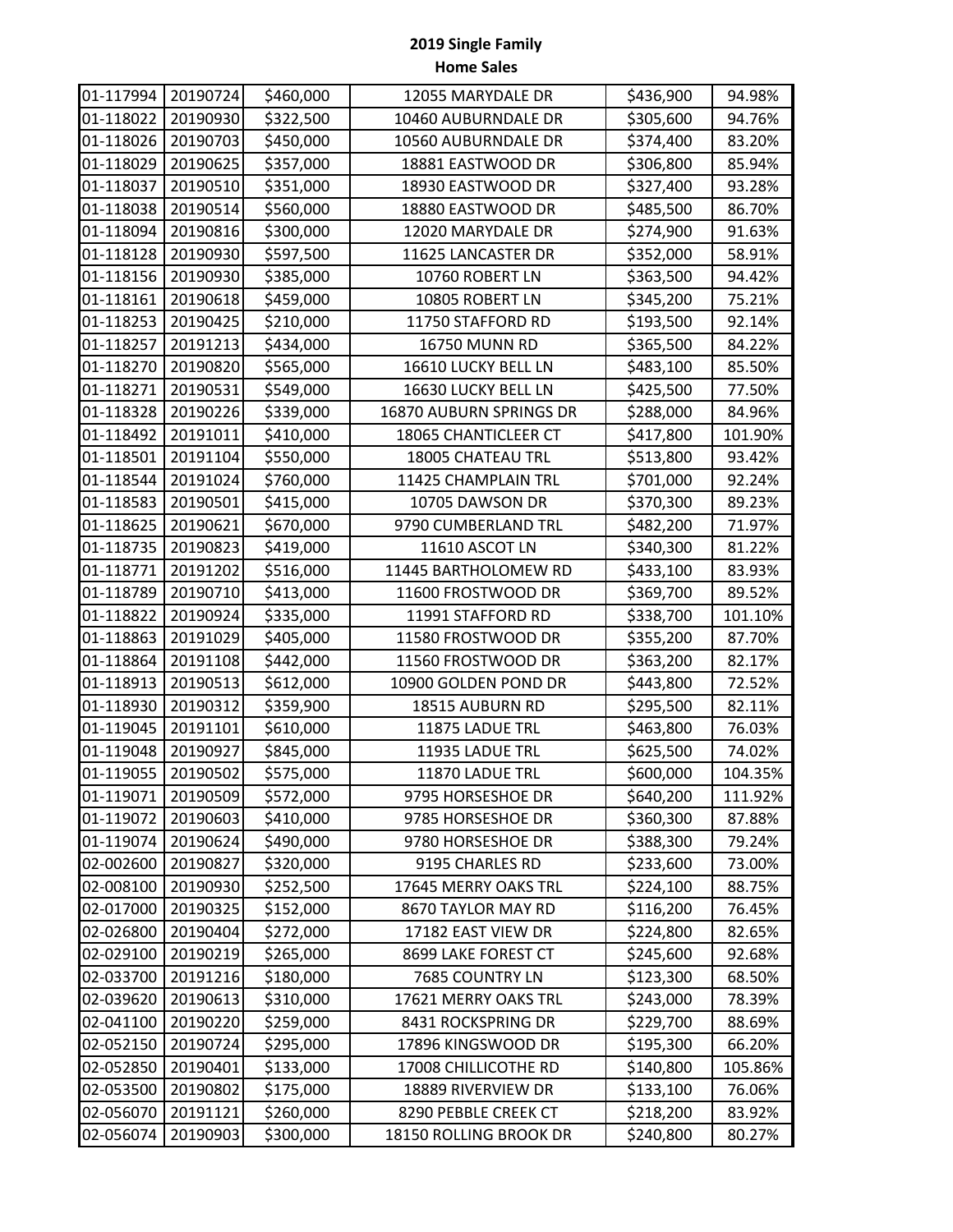| 02-092435 | 20191024 | \$255,000 | 16821 SNYDER RD              | \$213,800 | 83.84%  |
|-----------|----------|-----------|------------------------------|-----------|---------|
| 02-102600 | 20190409 | \$232,500 | 7415 SAMUEL LORD DR          | \$244,200 | 105.03% |
| 02-106700 | 20190419 | \$259,800 | 17930 ELLIOTT DR             | \$241,200 | 92.84%  |
| 02-107617 | 20190621 | \$302,000 | 8880 LAKE IN THE WOODS TRL   | \$257,700 | 85.33%  |
| 02-107634 | 20190717 | \$330,000 | 9231 MOCCASIN RUN            | \$284,500 | 86.21%  |
| 02-107635 | 20190729 | \$337,500 | 9201 MOCCASIN RUN            | \$292,600 | 86.70%  |
| 02-107664 | 20191122 | \$411,000 | 8675 LAKE IN THE WOODS TRL   | \$294,400 | 71.63%  |
| 02-111100 | 20190828 | \$305,000 | 8845 TANGLEWOOD TRL          | \$266,100 | 87.25%  |
| 02-112600 | 20191015 | \$265,000 | 18781 CHILLICOTHE RD         | \$183,500 | 69.25%  |
| 02-114064 | 20190404 | \$520,000 | 7500 MUIRWOOD CT             | \$528,000 | 101.54% |
| 02-114270 | 20190607 | \$225,000 | 18105 HASKINS RD             | \$173,400 | 77.07%  |
| 02-115800 | 20190503 | \$265,000 | 18028 ELLIOTT DR             | \$208,000 | 78.49%  |
| 02-116120 | 20190517 | \$210,000 | 8491 SUMMIT DR               | \$118,500 | 56.43%  |
| 02-119100 | 20191018 | \$325,000 | 17576 MERRY OAKS TRL         | \$249,500 | 76.77%  |
| 02-127550 | 20191115 | \$475,000 | 17113 PARK DR                | \$270,400 | 56.93%  |
| 02-132670 | 20191120 | \$360,000 | 18553 SNYDER RD              | \$351,700 | 97.69%  |
| 02-133700 | 20191106 | \$169,500 | 8677 N SPRING VALLEY PARK DR | \$140,400 | 82.83%  |
| 02-140300 | 20190809 | \$172,500 | 18986 HILLSIDE LN            | \$130,300 | 75.54%  |
| 02-144080 | 20190611 | \$210,000 | 8952 OLD MEADOW DR           | \$209,400 | 99.71%  |
| 02-144910 | 20190829 | \$580,000 | 7637 CHAGRIN RD              | \$402,300 | 69.36%  |
| 02-150700 | 20191112 | \$380,000 | 7333 OBER LN                 | \$262,800 | 69.16%  |
| 02-157100 | 20191018 | \$241,000 | 17032 WOODMERE DR            | \$183,400 | 76.10%  |
| 02-179100 | 20190726 | \$186,000 | 19048 HILLSIDE LN            | \$134,500 | 72.31%  |
| 02-183000 | 20190816 | \$245,000 | 8765 HOLLY SPRINGS TRL       | \$274,200 | 111.92% |
| 02-192700 | 20190830 | \$290,000 | 17126 CATS DEN RD            | \$311,000 | 107.24% |
| 02-193500 | 20190618 | \$14,400  | 16751 AKRON ST               | \$17,200  | 119.44% |
| 02-197000 | 20191127 | \$153,300 | 8920 RIVERSIDE LN            | \$109,300 | 71.30%  |
| 02-209823 | 20190816 | \$340,000 | 9100 LAKE IN THE WOODS TRL   | \$324,600 | 95.47%  |
| 02-212600 | 20190515 | \$164,000 | 17210 CHILLICOTHE RD         | \$158,500 | 96.65%  |
| 02-215500 | 20190801 | \$220,000 | 9216 KINGSLEY DR             | \$171,600 | 78.00%  |
| 02-216000 | 20191203 | \$250,000 | 18624 GEAUGA LAKE RD         | \$286,300 | 114.52% |
| 02-216190 | 20190614 | \$275,000 | 17212 WOOD ACRE TRL          | \$207,900 | 75.60%  |
| 02-216330 | 20191114 | \$319,000 | 17471 MERRY OAKS TRL         | \$282,100 | 88.43%  |
| 02-217200 | 20190228 | \$208,000 | 7138 JACKSON RD              | \$150,400 | 72.31%  |
| 02-221900 | 20191219 | \$174,000 | 8729 BEACON HILL DR          | \$130,300 | 74.89%  |
| 02-224572 | 20191126 | \$400,000 | 7505 MUIRWOOD CT             | \$372,800 | 93.20%  |
| 02-232955 | 20190111 | \$315,000 | 17680 PLUM CREEK TRL         | \$245,600 | 77.97%  |
| 02-232993 | 20190524 | \$315,000 | 19140 ELIZABETH LN           | \$258,000 | 81.90%  |
| 02-234034 | 20191108 | \$225,000 | 18938 HIGHPOINT RD           | \$211,200 | 93.87%  |
| 02-234043 | 20191016 | \$274,000 | 18790 HIGHPOINT RD           | \$223,700 | 81.64%  |
| 02-234144 | 20191023 | \$310,000 | 7777 LORI LN                 | \$279,800 | 90.26%  |
| 02-236500 | 20190408 | \$255,000 | 17495 MERRY OAKS TRL         | \$245,500 | 96.27%  |
| 02-237670 | 20191223 | \$231,000 | 8003 S RIVERSIDE DR          | \$217,400 | 94.11%  |
| 02-237810 | 20190802 | \$295,000 | 8473 TULIP LN                | \$186,400 | 63.19%  |
| 02-240820 | 20190322 | \$436,800 | 8740 TANGLEWOOD TRL          | \$341,000 | 78.07%  |
| 02-248600 | 20190426 | \$225,000 | 7350 SAMUEL LORD DR          | \$172,800 | 76.80%  |
| 02-253210 | 20190830 | \$262,000 | 17122 PARK DR                | \$208,400 | 79.54%  |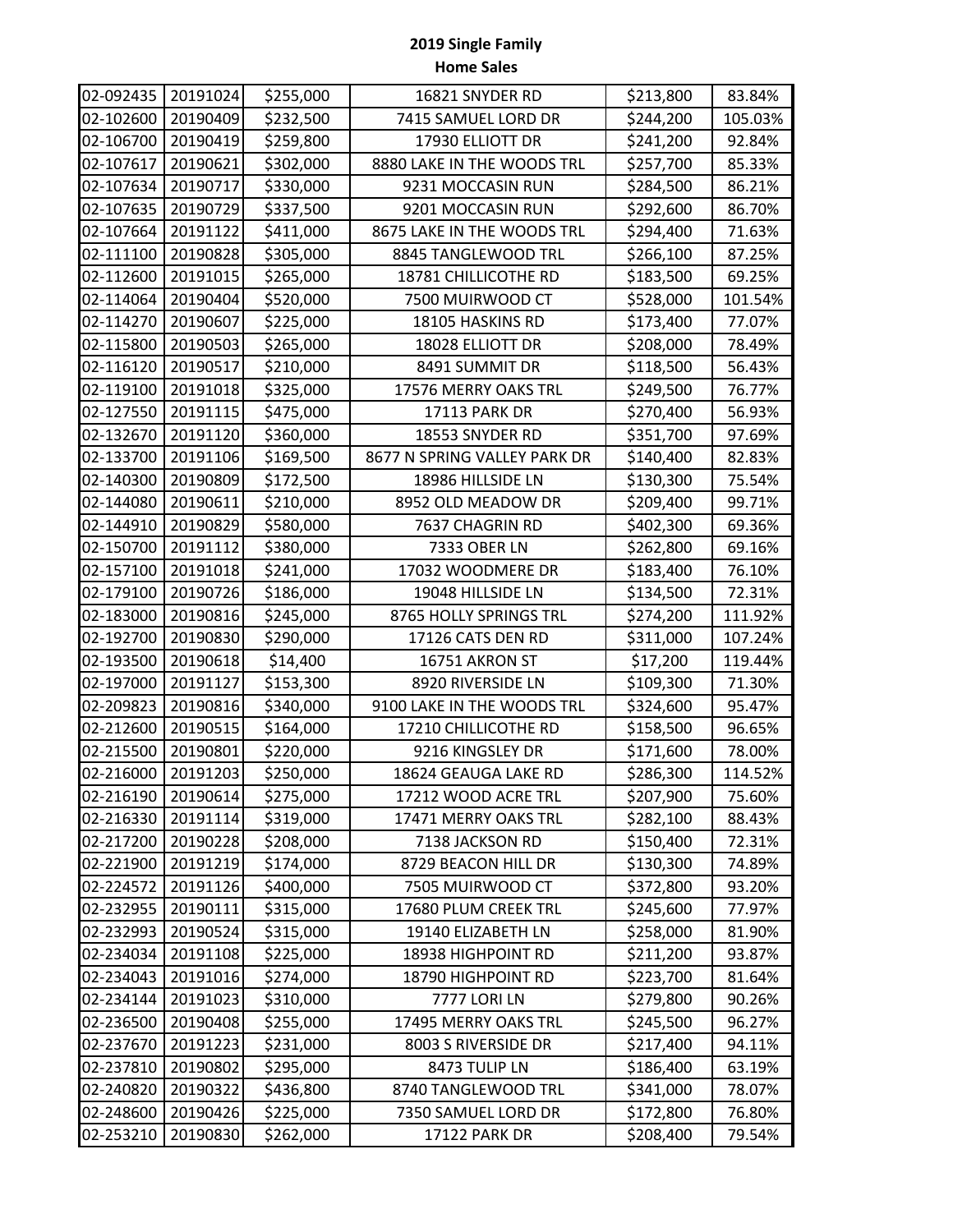| 02-258000 | 20190829 | \$334,900 | 8451 ROCKSPRING DR         | \$283,900 | 84.77%  |
|-----------|----------|-----------|----------------------------|-----------|---------|
| 02-259600 | 20190523 | \$363,500 | 8778 TANGLEWOOD TRL        | \$290,200 | 79.83%  |
| 02-264100 | 20190927 | \$237,000 | 8818 CARNES RD             | \$174,000 | 73.42%  |
| 02-270800 | 20190708 | \$181,200 | 17130 CHILLICOTHE RD       | \$171,800 | 94.81%  |
| 02-271200 | 20190614 | \$231,500 | 7856 SCOTLAND DR           | \$151,800 | 65.57%  |
| 02-274970 | 20190424 | \$342,000 | 8330 STONEY BROOK DR       | \$266,800 | 78.01%  |
| 02-280410 | 20191004 | \$250,000 | 8836 TAYLOR MAY RD         | \$183,600 | 73.44%  |
| 02-286400 | 20191114 | \$270,000 | 17085 OVERLOOK DR          | \$212,500 | 78.70%  |
| 02-291440 | 20190531 | \$235,000 | 8648 TAYLOR MAY RD         | \$196,000 | 83.40%  |
| 02-297500 | 20190904 | \$330,000 | 8270 SUMMIT DR             | \$276,000 | 83.64%  |
| 02-299770 | 20190510 | \$405,500 | 17415 LONG MEADOW TRL      | \$284,200 | 70.09%  |
| 02-302140 | 20190815 | \$505,800 | 17376 SUGAR HILL TRL       | \$355,200 | 70.23%  |
| 02-313110 | 20191015 | \$517,500 | 8421 TIMBER TRL            | \$396,200 | 76.56%  |
| 02-313123 | 20190605 | \$335,000 | 19132 RIDGEVIEW DR         | \$293,400 | 87.58%  |
| 02-319300 | 20190118 | \$169,000 | 17810 KINGSWOOD DR         | \$139,900 | 82.78%  |
| 02-320200 | 20190201 | \$249,900 | 8736 LAKE FOREST TRL       | \$247,400 | 99.00%  |
| 02-320250 | 20190306 | \$249,900 | 8118 WESTHILL DR           | \$274,100 | 109.68% |
| 02-321700 | 20191108 | \$232,900 | 8885 CARNES RD             | \$222,700 | 95.62%  |
| 02-323144 | 20190402 | \$375,000 | 17220 WOOD ACRE TRL        | \$258,400 | 68.91%  |
| 02-325760 | 20190930 | \$300,000 | 7540 FIELDS RD             | \$320,400 | 106.80% |
| 02-326900 | 20191125 | \$259,500 | 8613 TAYLOR MAY RD         | \$189,900 | 73.18%  |
| 02-333810 | 20190418 | \$287,500 | 18787 HIGHPOINT RD         | \$239,400 | 83.27%  |
| 02-340080 | 20190723 | \$350,000 | 8432 SUMMIT DR             | \$233,600 | 66.74%  |
| 02-352800 | 20190408 | \$280,000 | 16533 STONE RIDGE RD       | \$257,900 | 92.11%  |
| 02-359900 | 20191219 | \$335,000 | 16650 SNYDER RD            | \$239,300 | 71.43%  |
| 02-363500 | 20190716 | \$555,000 | 8264 SUMMIT DR             | \$384,400 | 69.26%  |
| 02-367250 | 20190108 | \$230,000 | 8678 APPLE HILL RD         | \$240,800 | 104.70% |
| 02-370900 | 20190605 | \$305,000 | 8678 LAKE FOREST TRL       | \$253,900 | 83.25%  |
| 02-381100 | 20190108 | \$130,000 | 7996 SCOTLAND DR           | \$96,400  | 74.15%  |
| 02-382100 | 20191108 | \$230,000 | 8866 WASHINGTON ST         | \$149,500 | 65.00%  |
| 02-382900 | 20190530 | \$238,000 | 17634 MERRY OAKS TRL       | \$209,300 | 87.94%  |
| 02-385607 | 20190904 | \$375,000 | 17618 PLUM CREEK TRL       | \$259,900 | 69.31%  |
| 02-386723 | 20190926 | \$460,000 | 17222 BITTERSWEET TRL      | \$427,000 | 92.83%  |
| 02-392700 | 20190903 | \$372,500 | 8873 TANGLEWOOD TRL        | \$306,300 | 82.23%  |
| 02-394000 | 20190717 | \$405,000 | 8733 LAKE FOREST TRL       | \$282,600 | 69.78%  |
| 02-394343 | 20191203 | \$334,900 | 17123 NORTH BROOK TRL      | \$225,400 | 67.30%  |
| 02-403700 | 20190708 | \$265,000 | 8154 CHAGRIN RD            | \$286,700 | 108.19% |
| 02-406700 | 20191010 | \$305,000 | 8446 ROCKSPRING DR         | \$228,000 | 74.75%  |
| 02-411550 | 20190520 | \$215,000 | 17406 SNYDER RD            | \$175,400 | 81.58%  |
| 02-412501 | 20191021 | \$350,000 | 8780 LAKE IN THE WOODS TRL | \$354,000 | 101.14% |
| 02-415000 | 20190515 | \$262,000 | 7063 WOODLAND AVE          | \$180,400 | 68.85%  |
| 02-417590 | 20190522 | \$245,000 | 17129 SUNSET DR            | \$212,000 | 86.53%  |
| 02-418012 | 20191227 | \$525,000 | 17145 PENNY LN             | \$448,200 | 85.37%  |
| 02-419442 | 20190905 | \$389,000 | 17380 HASKINS RD           | \$269,200 | 69.20%  |
| 02-419600 | 20190211 | \$280,000 | 16730 BRIGADOON DR         | \$269,700 | 96.32%  |
| 02-419647 | 20190430 | \$450,000 | 18908 BREWSTER RD          | \$342,500 | 76.11%  |
| 02-419682 | 20190613 | \$520,000 | 17361 HAWKSVIEW LN         | \$451,800 | 86.88%  |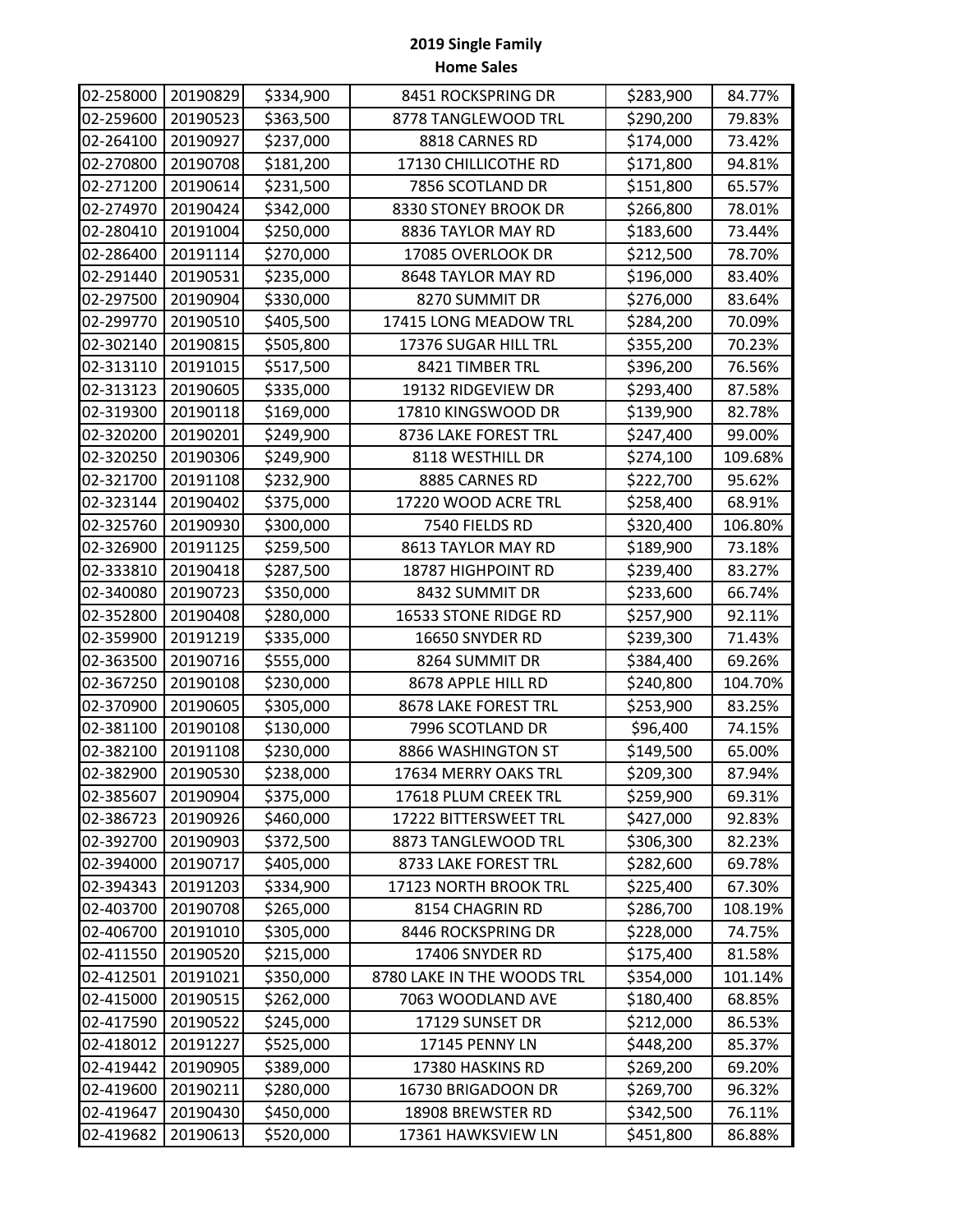| 02-419822 | 20190521 | \$390,000 | 8661 PEPPERMILL RUN     | \$382,300 | 98.03%  |
|-----------|----------|-----------|-------------------------|-----------|---------|
| 02-419849 | 20190125 | \$610,000 | 17351 RED FOX TRL       | \$567,500 | 93.03%  |
| 02-419877 | 20190822 | \$782,500 | 9541 WEATHERVANE DR     | \$620,400 | 79.28%  |
| 02-419895 | 20190522 | \$775,000 | 9410 WEATHERVANE DR     | \$744,400 | 96.05%  |
| 02-419908 | 20191209 | \$497,500 | 8682 CHASE DR           | \$517,200 | 103.96% |
| 02-419954 | 20190501 | \$650,000 | 17520 LAKESEDGE TRL     | \$612,000 | 94.15%  |
| 02-419964 | 20190723 | \$667,500 | 17442 LAKESEDGE TRL     | \$529,200 | 79.28%  |
| 02-419971 | 20190405 | \$520,000 | 17571 LAKESEDGE TRL     | \$438,000 | 84.23%  |
| 02-419984 | 20190115 | \$506,000 | 17431 LAKESEDGE TRL     | \$467,400 | 92.37%  |
| 02-420003 | 20190710 | \$350,000 | 18322 IVY LN            | \$335,800 | 95.94%  |
| 02-420010 | 20190611 | \$435,000 | 18375 BAYBERRY DR       | \$363,500 | 83.56%  |
| 02-420011 | 20190326 | \$355,000 | 18370 BAYBERRY DR       | \$381,700 | 107.52% |
| 02-420122 | 20190724 | \$392,500 | 7909 COUNTRY LN         | \$340,600 | 86.78%  |
| 02-420134 | 20191011 | \$589,000 | 9380 RAIL KING CT       | \$530,100 | 90.00%  |
| 02-420264 | 20190329 | \$505,000 | 8145 WISTERIA DR        | \$471,100 | 93.29%  |
| 02-420386 | 20190708 | \$515,000 | 8095 BAINBROOK DR       | \$426,000 | 82.72%  |
| 02-420398 | 20191004 | \$485,000 | 8185 CARRINGTON PL      | \$501,700 | 103.44% |
| 02-420491 | 20190701 | \$555,000 | 18285 HEARTHSTONE LN    | \$555,700 | 100.13% |
| 02-420503 | 20191220 | \$607,000 | 18320 HEARTHSTONE LN    | \$447,200 | 73.67%  |
| 02-420504 | 20191104 | \$510,000 | 18330 HEARTHSTONE LN    | \$446,700 | 87.59%  |
| 02-420509 | 20190521 | \$522,500 | 7965 BAINBROOK DR       | \$454,400 | 86.97%  |
| 02-420520 | 20190508 | \$730,000 | 8320 WOODBERRY BLVD     | \$685,000 | 93.84%  |
| 02-420530 | 20190927 | \$688,000 | 17360 TALL TREE TRL     | \$543,000 | 78.92%  |
| 02-420553 | 20190502 | \$932,500 | 17362 TALL TREE TRL     | \$807,600 | 86.61%  |
| 02-420560 | 20190212 | \$585,500 | 7585 TRAILS END         | \$582,000 | 99.40%  |
| 02-420569 | 20190529 | \$485,200 | 7590 TRAILS END         | \$485,200 | 100.00% |
| 02-420609 | 20190729 | \$770,000 | 8415 WEMBLEY CT         | \$732,200 | 95.09%  |
| 02-420619 | 20190722 | \$645,000 | 17361 OWLS HOLLOW LN    | \$588,900 | 91.30%  |
| 02-420703 | 20191028 | \$658,000 | 8365 WEMBLEY CT         | \$671,100 | 101.99% |
| 02-420704 | 20190806 | \$650,000 | 8385 WEMBLEY CT         | \$698,500 | 107.46% |
| 02-420735 | 20190315 | \$450,000 | 18061 HAWKSMOOR WAY     | \$450,000 | 100.00% |
| 02-420873 | 20190614 | \$675,000 | 7480 FARAWAY TRL        | \$747,500 | 110.74% |
| 02-420917 | 20191126 | \$699,000 | 17400 LOOKOUT DR        | \$802,100 | 114.75% |
| 02-420925 | 20190307 | \$620,000 | 17355 LOOKOUT DR        | \$620,000 | 100.00% |
| 02-420944 | 20191010 | \$625,000 | 9665 NIGHTHAWK DR       | \$601,600 | 96.26%  |
| 02-420954 | 20191115 | \$475,000 | 18545 AMBER TRAILS      | \$473,500 | 99.68%  |
| 02-420962 | 20190524 | \$680,000 | 17495 LANSMARK CT       | \$593,500 | 87.28%  |
| 02-421057 | 20190708 | \$705,000 | 7565 COTTONWOOD TRL     | \$649,000 | 92.06%  |
| 02-421058 | 20190709 | \$725,000 | 7555 COTTONWOOD TRL     | \$694,500 | 95.79%  |
| 02-421059 | 20190528 | \$750,000 | 7545 COTTONWOOD TRL     | \$764,500 | 101.93% |
| 02-421069 | 20190718 | \$525,000 | 7620 COTTONWOOD TRL     | \$498,800 | 95.01%  |
| 02-421076 | 20191125 | \$430,000 | 7690 COTTONWOOD TRL     | \$445,500 | 103.60% |
| 02-421114 | 20190419 | \$585,000 | 7309 EDWARDS LANDING DR | \$486,600 | 83.18%  |
| 02-421144 | 20190625 | \$820,000 | 8159 DEVON CT           | \$818,600 | 99.83%  |
| 02-421182 | 20190301 | \$955,000 | 8180 SILICA RDG         | \$809,200 | 84.73%  |
| 02-421199 | 20190122 | \$505,000 | 7528 MYSTIC RDG         | \$445,800 | 88.28%  |
| 02-421219 | 20190701 | \$515,000 | 7455 MYSTIC RDG         | \$453,700 | 88.10%  |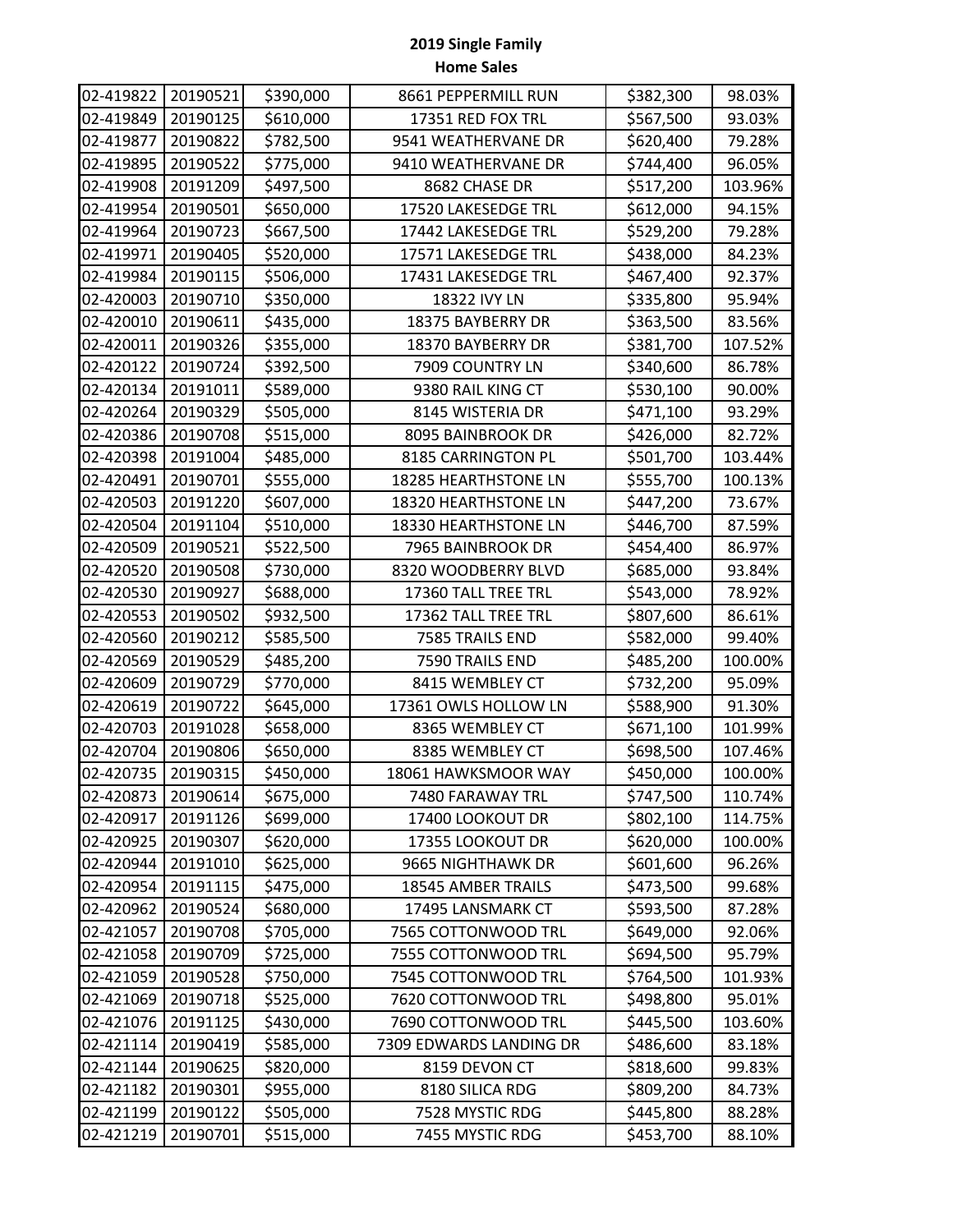| 02-421263 | 20190717 | \$595,000   | 17576 GATES LANDING DR | \$500,000 | 84.03%  |
|-----------|----------|-------------|------------------------|-----------|---------|
| 02-421266 | 20190605 | \$520,000   | 17564 GATES LANDING DR | \$450,800 | 86.69%  |
| 02-421285 | 20190423 | \$558,000   | 17589 GATES LANDING DR | \$463,400 | 83.05%  |
| 02-421321 | 20190502 | \$570,000   | 7940 MCFARLAND RDG     | \$515,600 | 90.46%  |
| 02-421336 | 20190920 | \$1,129,000 | 8250 POPLAR WAY        | \$609,000 | 53.94%  |
| 03-000400 | 20190529 | \$490,000   | 16355 FRANKLIN ST      | \$344,400 | 70.29%  |
| 03-003900 | 20191220 | \$309,000   | 7091 CEDAR ST          | \$238,100 | 77.06%  |
| 03-005230 | 20190329 | \$751,000   | 16361 FRANKLIN ST      | \$391,300 | 52.10%  |
| 03-005300 | 20191004 | \$346,500   | 7065 CEDAR ST          | \$225,000 | 64.94%  |
| 03-005400 | 20190308 | \$150,000   | 7093 SOUTH ST          | \$162,000 | 108.00% |
| 03-005650 | 20190828 | \$255,000   | 7041 OAK ST            | \$189,600 | 74.35%  |
| 03-009540 | 20190812 | \$345,000   | <b>7056 PINE ST</b>    | \$239,600 | 69.45%  |
| 03-013900 | 20190417 | \$230,000   | 7049 CEDAR ST          | \$194,300 | 84.48%  |
| 03-018160 | 20190612 | \$205,000   | 7048 OAK ST            | \$172,200 | 84.00%  |
| 03-019059 | 20190531 | \$630,000   | 8160 WEMBLEY CT        | \$610,000 | 96.83%  |
| 03-019075 | 20190508 | \$839,000   | 16420 MAJESTIC OAKS DR | \$730,900 | 87.12%  |
| 03-019093 | 20191004 | \$730,000   | 16460 MAJESTIC OAKS DR | \$664,200 | 90.99%  |
| 04-006850 | 20190712 | \$90,500    | 16243 SNOW RD          | \$65,900  | 72.82%  |
| 04-008750 | 20190531 | \$100,000   | 16253 GEORGETTE DR     | \$61,400  | 61.40%  |
| 04-009500 | 20191211 | \$220,000   | 13166 BUTTERNUT RD     | \$190,400 | 86.55%  |
| 04-012800 | 20190830 | \$145,000   | 14557 BROADWOOD DR     | \$125,200 | 86.34%  |
| 04-014910 | 20190621 | \$195,000   | 13121 LONGWOOD AVE     | \$110,700 | 56.77%  |
| 04-044110 | 20190611 | \$270,000   | 12710 KINSMAN RD       | \$213,900 | 79.22%  |
| 04-049900 | 20190725 | \$230,000   | 14422 GEORGIA RD       | \$183,400 | 79.74%  |
| 04-086500 | 20191217 | \$155,000   | 15822 TAVERN RD        | \$113,900 | 73.48%  |
| 04-089000 | 20190821 | \$255,000   | 14755 HUBBARD RD       | \$202,000 | 79.22%  |
| 04-092000 | 20190531 | \$140,000   | 12572 BUTTERNUT RD     | \$104,400 | 74.57%  |
| 04-093300 | 20190920 | \$140,000   | 13815 CLARIDON TROY RD | \$103,000 | 73.57%  |
| 04-098300 | 20190719 | \$162,700   | 14435 GEORGIA RD       | \$118,300 | 72.71%  |
| 04-099600 | 20190402 | \$60,000    | 13751 FISHER RD        | \$37,200  | 62.00%  |
| 04-111100 | 20190523 | \$150,000   | 15556 TAVERN RD        | \$126,900 | 84.60%  |
| 04-111760 | 20190731 | \$75,000    | 16212 GEORGETTE DR     | \$61,600  | 82.13%  |
| 04-140600 | 20191127 | \$135,000   | 14252 CLARIDON TROY RD | \$134,200 | 99.41%  |
| 04-145700 | 20191016 | \$148,000   | 15508 TAVERN RD        | \$131,800 | 89.05%  |
| 04-150540 | 20190404 | \$285,000   | 13807 EQUESTRIAN DR    | \$246,800 | 86.60%  |
| 04-150705 | 20191212 | \$289,000   | 14728 ASPEN HILLS LN   | \$240,800 | 83.32%  |
| 04-150709 | 20190726 | \$400,000   | 14754 ASPEN HILLS LN   | \$320,500 | 80.13%  |
| 04-150987 | 20190107 | \$320,000   | 14265 BUTTERNUT RD     | \$320,300 | 100.09% |
| 05-002970 | 20190923 | \$172,000   | 14741 EVERGREEN DR     | \$144,500 | 84.01%  |
| 05-003399 | 20190930 | \$278,000   | 14050 GOODWIN AVE      | \$256,700 | 92.34%  |
| 05-003659 | 20191029 | \$210,000   | 14820 INDIAN RIDGE TRL | \$173,200 | 82.48%  |
| 05-003697 | 20191106 | \$265,000   | 14034 GOODWIN AVE      | \$235,800 | 88.98%  |
| 05-012900 | 20190514 | \$206,000   | 14680 S CHESHIRE ST    | \$183,400 | 89.03%  |
| 05-013800 | 20191114 | \$142,000   | 13772 W CENTER ST      | \$120,600 | 84.93%  |
| 05-018250 | 20190531 | \$234,000   | 13882 KIRTLAND ST      | \$188,900 | 80.73%  |
| 05-020500 | 20190329 | \$210,000   | 13684 W SPRING ST      | \$152,600 | 72.67%  |
| 05-031700 | 20190522 | \$170,000   | 14686 ELMAR BLVD       | \$122,600 | 72.12%  |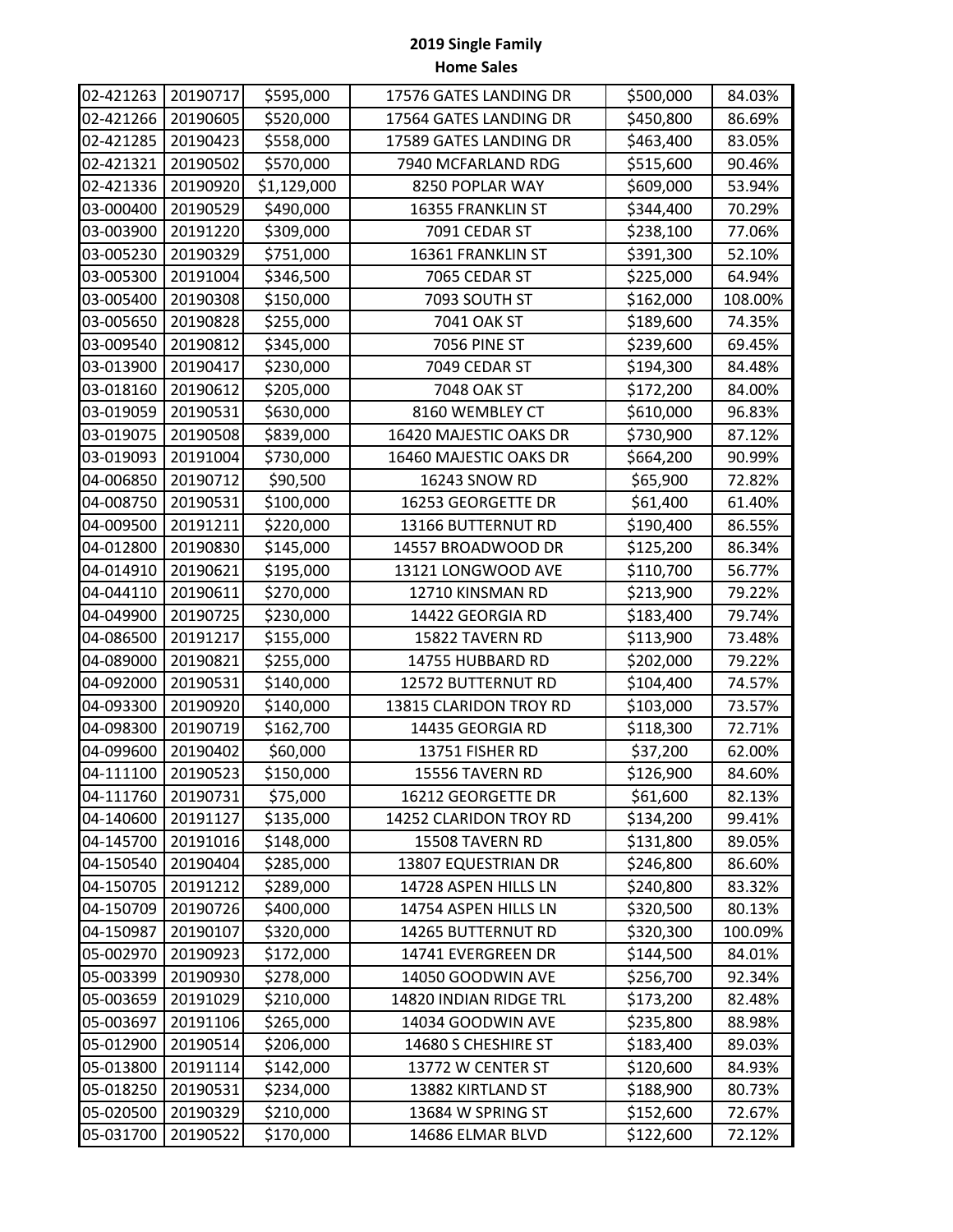| 05-033100 | 20190619 | \$164,800 | 14848 S CHESHIRE ST     | \$175,100 | 106.25% |
|-----------|----------|-----------|-------------------------|-----------|---------|
| 05-034200 | 20190719 | \$136,000 | 14582 HICKOX ST         | \$87,600  | 64.41%  |
| 05-036000 | 20190104 | \$163,000 | 14605 E PARK ST         | \$145,800 | 89.45%  |
| 05-036900 | 20190430 | \$211,500 | 14464 PECKHAM RD        | \$171,900 | 81.28%  |
| 06-006200 | 20191218 | \$78,000  | 510 NORTH ST            | \$75,000  | 96.15%  |
| 06-008300 | 20191205 | \$260,000 | 10509 PINEGATE DR       | \$190,800 | 73.38%  |
| 06-014550 | 20190312 | \$235,000 | 10849 AUBURN RD         | \$235,600 | 100.26% |
| 06-027900 | 20190422 | \$218,900 | 11910 CLARKWOOD DR      | \$211,800 | 96.76%  |
| 06-028050 | 20191205 | \$216,500 | 11833 CLARKWOOD DR      | \$190,800 | 88.13%  |
| 06-029900 | 20191121 | \$256,500 | 9981 CHARDON RD         | \$196,600 | 76.65%  |
| 06-030350 | 20190429 | \$230,000 | 8850 ROBINSON RD        | \$179,700 | 78.13%  |
| 06-030400 | 20190515 | \$160,000 | 11258 CHARDON RD        | \$136,300 | 85.19%  |
| 06-031300 | 20190827 | \$139,000 | 11881 JOYACRE LN        | \$116,400 | 83.74%  |
| 06-033650 | 20190807 | \$289,900 | 11431 HOSFORD RD        | \$201,500 | 69.51%  |
| 06-036600 | 20190819 | \$153,500 | 11796 JOYACRE LN        | \$142,500 | 92.83%  |
| 06-038850 | 20190807 | \$152,600 | 11625 HOSFORD RD        | \$158,900 | 104.13% |
| 06-045100 | 20190506 | \$150,000 | 9311 MENTOR RD          | \$174,000 | 116.00% |
| 06-048830 | 20190502 | \$175,000 | 10624 AUBURN RD         | \$165,300 | 94.46%  |
| 06-049900 | 20190813 | \$390,000 | 9034 MENTOR RD          | \$329,400 | 84.46%  |
| 06-052500 | 20190829 | \$269,000 | 9741 RAVENNA RD         | \$220,400 | 81.93%  |
| 06-052600 | 20190627 | \$278,000 | 10345 PINEGATE DR       | \$228,400 | 82.16%  |
| 06-055150 | 20190607 | \$144,000 | 12038 CLARK RD          | \$112,900 | 78.40%  |
| 06-076530 | 20190227 | \$354,900 | 11515 HOSFORD RD        | \$331,200 | 93.32%  |
| 06-077800 | 20191230 | \$220,000 | 10721 ARROW LN          | \$196,700 | 89.41%  |
| 06-078100 | 20191107 | \$289,900 | 12051 WINTERGREEN DR    | \$241,500 | 83.30%  |
| 06-085000 | 20190125 | \$178,000 | 9747 THWING RD          | \$134,900 | 75.79%  |
| 06-094950 | 20190710 | \$257,000 | 10350 PINEGATE DR       | \$221,600 | 86.23%  |
| 06-102900 | 20190517 | \$126,000 | 10572 AUBURN RD         | \$97,700  | 77.54%  |
| 06-107100 | 20191010 | \$220,000 | 10009 CRESTRIDGE DR     | \$187,500 | 85.23%  |
| 06-107200 | 20190712 | \$166,000 | 11175 HOSFORD RD        | \$133,700 | 80.54%  |
| 06-109300 | 20191216 | \$157,000 | 10972 HENNING DR        | \$116,700 | 74.33%  |
| 06-113000 | 20190813 | \$150,000 | 9002 MOUNTAIN VIEW DR   | \$107,800 | 71.87%  |
| 06-113300 | 20190809 | \$412,000 | 10256 MITCHELLS MILL RD | \$305,600 | 74.17%  |
| 06-114445 | 20190923 | \$249,900 | 10070 CHARDON RD        | \$215,300 | 86.15%  |
| 06-117650 | 20191011 | \$254,600 | 12456 WOODIN RD         | \$198,200 | 77.85%  |
| 06-118000 | 20190419 | \$160,000 | 11010 AUBURN RD         | \$120,700 | 75.44%  |
| 06-120159 | 20190610 | \$348,000 | 10710 FINCHERIE DR      | \$306,400 | 88.05%  |
| 06-120237 | 20191205 | \$418,500 | 9965 CAMPTON RIDGE DR   | \$379,500 | 90.68%  |
| 06-120462 | 20190930 | \$522,000 | 9315 RORYANNA DR        | \$454,000 | 86.97%  |
| 06-120464 | 20190625 | \$494,000 | 9355 RORYANNA DR        | \$428,700 | 86.78%  |
| 06-120471 | 20191025 | \$410,000 | 11540 GLENMORA DR       | \$356,400 | 86.93%  |
| 06-120497 | 20191223 | \$525,000 | 12185 CATALPA DR        | \$450,300 | 85.77%  |
| 06-120563 | 20190531 | \$452,800 | 10630 COTTAGE HILL LN   | \$401,900 | 88.76%  |
| 06-120786 | 20190301 | \$273,200 | 11060 CLARK RD          | \$215,400 | 78.84%  |
| 06-120829 | 20190329 | \$355,000 | 11840 ARBOR GLEN DR     | \$291,300 | 82.06%  |
| 06-120881 | 20190501 | \$394,000 | 9900 MENTOR RD          | \$328,700 | 83.43%  |
| 06-120905 | 20190814 | \$340,000 | 11830 PARKWOOD DR       | \$318,900 | 93.79%  |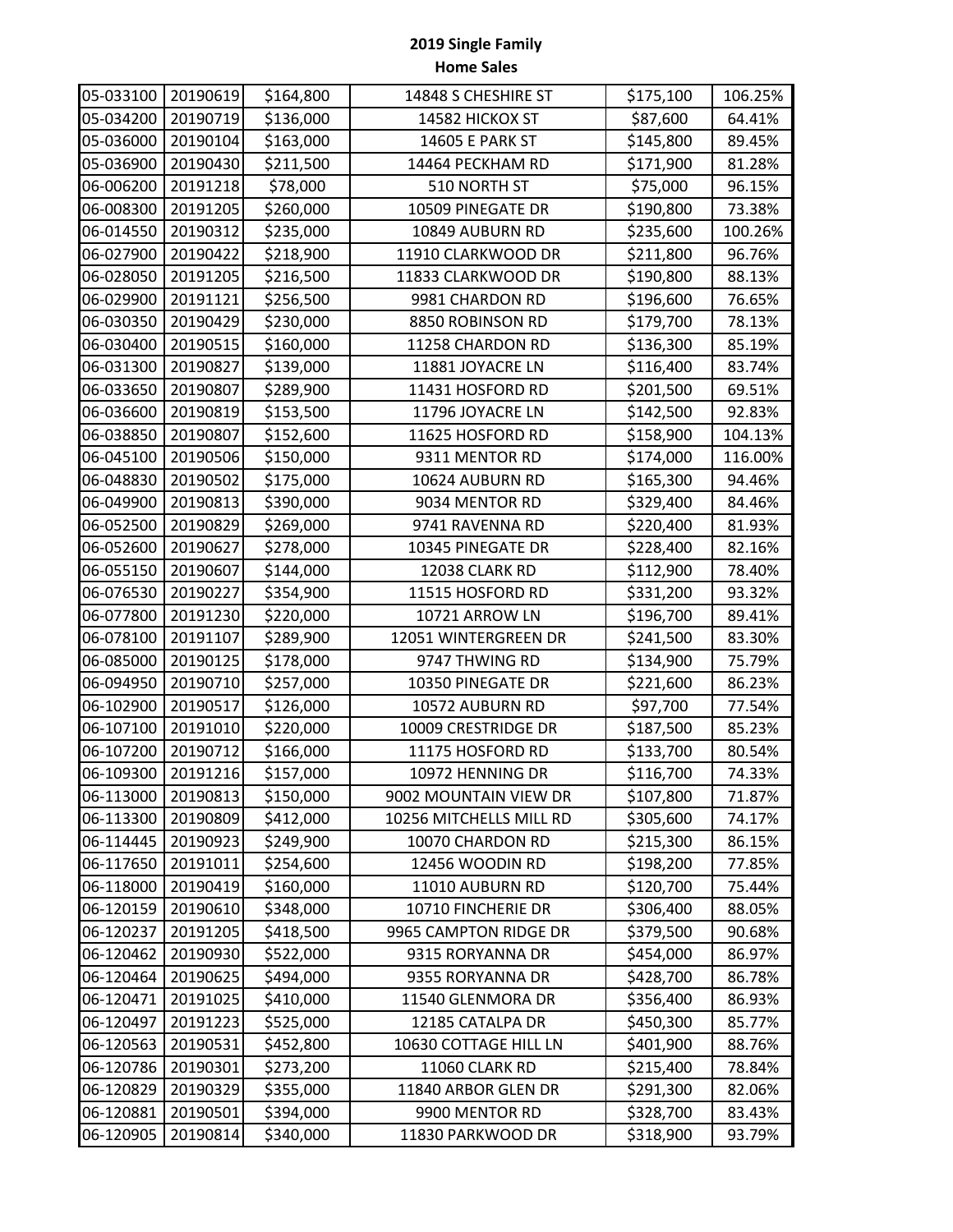| 06-120916 | 20190830 | \$300,000 | 8985 OAKSTONE TRL        | \$251,500 | 83.83%  |
|-----------|----------|-----------|--------------------------|-----------|---------|
| 06-120954 | 20190215 | \$300,000 | 9040 SANDY OAKS TRL      | \$248,600 | 82.87%  |
| 06-121020 | 20190725 | \$365,300 | 11915 QUAIL WOODS DR     | \$276,000 | 75.55%  |
| 06-121029 | 20190124 | \$699,000 | 11205 HAMPTON RIDGE DR   | \$556,600 | 79.63%  |
| 07-001528 | 20191021 | \$315,000 | 8821 AUBURN RD           | \$266,600 | 84.63%  |
| 07-004954 | 20191105 | \$250,000 | 8810 DUSTY LN            | \$195,500 | 78.20%  |
| 09-001523 | 20191122 | \$385,500 | 8675 MENTOR RD           | \$392,600 | 101.84% |
| 10-007300 | 20190307 | \$156,500 | 442 NORTH ST             | \$144,800 | 92.52%  |
| 10-017800 | 20190920 | \$160,000 | 308 IRMA DR              | \$123,100 | 76.94%  |
| 10-022500 | 20191029 | \$165,500 | 330 SOUTH ST             | \$143,700 | 86.83%  |
| 10-033000 | 20190606 | \$180,000 | 220 CLARIDON RD          | \$157,100 | 87.28%  |
| 10-036500 | 20190716 | \$108,000 | 328 CYNTHIA DR           | \$94,500  | 87.50%  |
| 10-039900 | 20190306 | \$146,000 | 312 DOWNING DR           | \$129,400 | 88.63%  |
| 10-043200 | 20190410 | \$99,500  | 431 N HAMBDEN ST         | \$82,200  | 82.61%  |
| 10-044700 | 20190821 | \$132,000 | 464 N HAMBDEN ST         | \$93,700  | 70.98%  |
| 10-045200 | 20190806 | \$116,000 | <b>488 CRICKETT RD</b>   | \$102,100 | 88.02%  |
| 10-046800 | 20190826 | \$138,800 | 314 WILSON MILLS RD      | \$118,900 | 85.66%  |
| 10-061700 | 20191107 | \$156,000 | 300 MAPLE AVE            | \$124,100 | 79.55%  |
| 10-064630 | 20190612 | \$170,000 | 393 KAREN DR             | \$111,400 | 65.53%  |
| 10-068200 | 20190131 | \$150,000 | 319 IRMA DR              | \$98,300  | 65.53%  |
| 10-069200 | 20190307 | \$151,000 | 311 IRMA DR              | \$104,100 | 68.94%  |
| 10-070200 | 20190702 | \$137,000 | 382 WILSON MILLS RD      | \$121,500 | 88.69%  |
| 10-070300 | 20190802 | \$136,000 | 202 WILSON MILLS RD      | \$111,500 | 81.99%  |
| 10-071400 | 20190701 | \$120,000 | 125 FERRIS AVE           | \$97,900  | 81.58%  |
| 10-071500 | 20190830 | \$200,000 | 371 WILSON MILLS RD      | \$142,500 | 71.25%  |
| 10-071700 | 20190816 | \$165,000 | 464 KAREN DR             | \$126,700 | 76.79%  |
| 10-072730 | 20191121 | \$140,500 | 244 E KING ST            | \$149,300 | 106.26% |
| 10-077400 | 20190506 | \$123,000 | 152 CHARDON AVE          | \$106,600 | 86.67%  |
| 10-084400 | 20190419 | \$174,500 | 123 MOFFET AVE           | \$135,100 | 77.42%  |
| 10-084450 | 20190913 | \$205,000 | 121 GOODRICH CT          | \$173,000 | 84.39%  |
| 10-088400 | 20190409 | \$142,000 | 318 IRMA DR              | \$108,400 | 76.34%  |
| 10-091580 | 20190610 | \$145,000 | 493 MYRA DR              | \$117,700 | 81.17%  |
| 10-092200 | 20190628 | \$104,200 | 139 CENTER ST            | \$70,700  | 67.85%  |
| 10-093100 | 20191127 | \$120,000 | 308 WILSON MILLS RD      | \$94,500  | 78.75%  |
| 10-098800 | 20190823 | \$139,000 | 330 CYNTHIA DR           | \$112,000 | 80.58%  |
| 10-102000 | 20190628 | \$125,000 | 355 S HAMBDEN ST         | \$131,100 | 104.88% |
| 10-103360 | 20191030 | \$155,000 | 390 PARK AVE             | \$147,900 | 95.42%  |
| 10-104800 | 20190211 | \$134,400 | 316 CYNTHIA DR           | \$97,800  | 72.77%  |
| 10-105700 | 20190401 | \$235,000 | 115 FERRIS AVE           | \$173,200 | 73.70%  |
| 10-106100 | 20190404 | \$155,000 | 308 WATER ST             | \$134,200 | 86.58%  |
| 10-106600 | 20191203 | \$145,000 | 292 THWING RD            | \$141,500 | 97.59%  |
| 10-108000 | 20191010 | \$167,000 | 123 FERRIS AVE           | \$126,300 | 75.63%  |
| 10-114550 | 20190627 | \$155,000 | 191 HILLTOP DR           | \$110,000 | 70.97%  |
| 10-131200 | 20190410 | \$125,000 | 340 SOUTH ST             | \$128,800 | 103.04% |
| 10-134000 | 20190610 | \$130,000 | 389 KAREN DR             | \$107,300 | 82.54%  |
| 10-135580 | 20190715 | \$195,000 | 215 S HAMBDEN ST         | \$128,400 | 65.85%  |
| 10-140300 | 20190918 | \$167,000 | <b>122 HUNTINGTON ST</b> | \$141,100 | 84.49%  |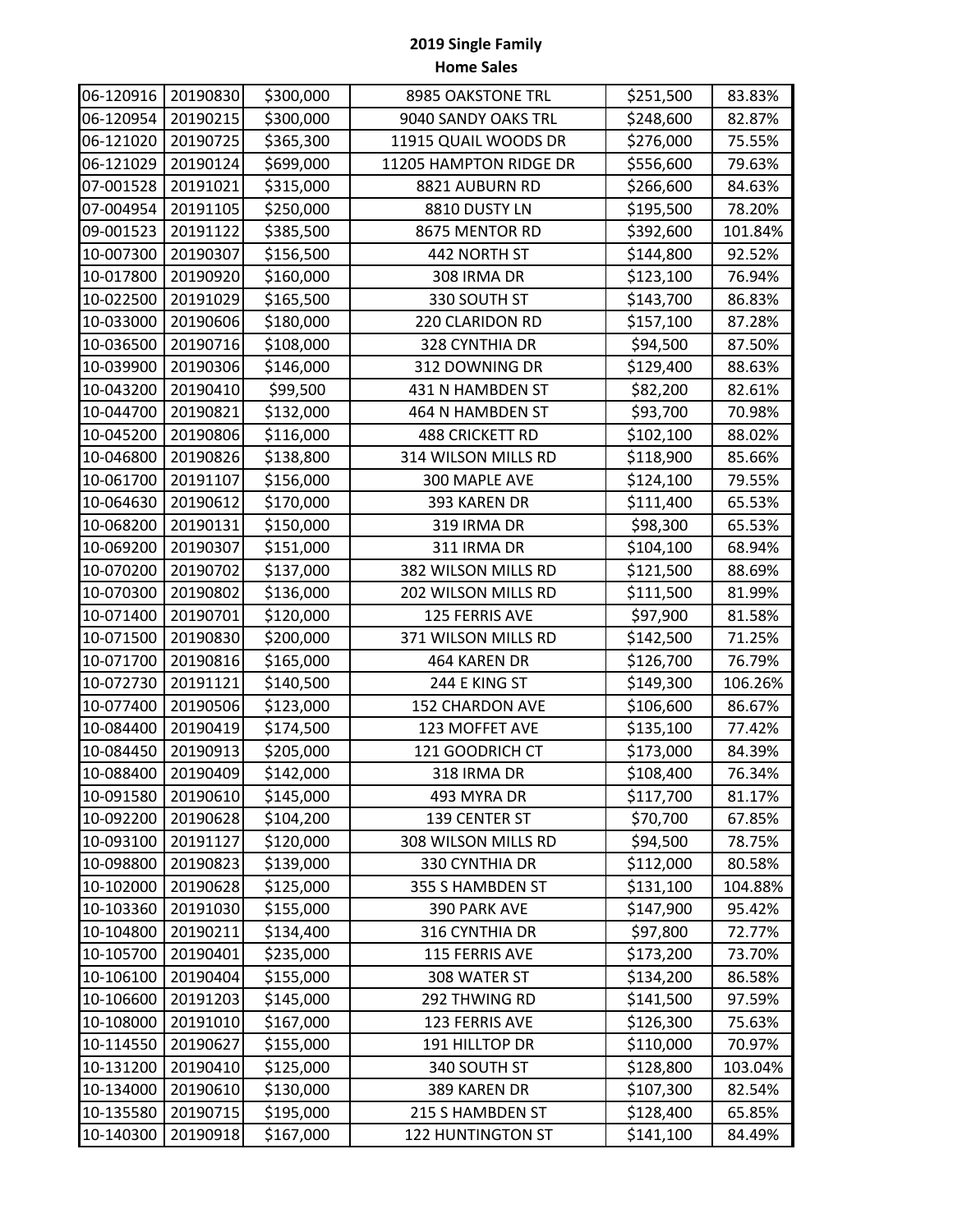| 10-143500 | 20190419 | \$149,900 | 490 CROCKER BLVD       | \$110,000 | 73.38%  |
|-----------|----------|-----------|------------------------|-----------|---------|
| 10-144300 | 20190911 | \$119,500 | 460 N HAMBDEN ST       | \$101,700 | 85.10%  |
| 10-146800 | 20191127 | \$137,500 | 128 CHARDON AVE        | \$84,100  | 61.16%  |
| 10-147110 | 20190913 | \$230,000 | 124 HUNTINGTON ST      | \$144,800 | 62.96%  |
| 10-147600 | 20190322 | \$185,000 | 391 PARK AVE           | \$160,800 | 86.92%  |
| 10-147900 | 20190123 | \$135,500 | 494 CROCKER BLVD       | \$103,400 | 76.31%  |
| 10-148200 | 20191010 | \$120,000 | 412 N HAMBDEN ST       | \$115,300 | 96.08%  |
| 10-148900 | 20190726 | \$170,000 | 328 SOUTH ST           | \$118,800 | 69.88%  |
| 10-150450 | 20190422 | \$127,000 | 337 CYNTHIA DR         | \$93,700  | 73.78%  |
| 10-158100 | 20191120 | \$315,000 | 454 N HAMBDEN ST       | \$250,900 | 79.65%  |
| 10-163500 | 20190829 | \$71,000  | 116 MAPLE AVE          | \$68,700  | 96.76%  |
| 10-164899 | 20190510 | \$228,000 | 114 PINE HOLLOW CIR    | \$179,400 | 78.68%  |
| 10-164907 | 20191007 | \$220,000 | 140 PINE HOLLOW CIR    | \$187,900 | 85.41%  |
| 10-164911 | 20190827 | \$241,500 | 148 PINE HOLLOW CIR    | \$204,500 | 84.68%  |
| 10-164931 | 20190917 | \$225,000 | 206 WOODBRIDGE LN      | \$215,700 | 95.87%  |
| 10-164948 | 20190730 | \$254,000 | 207 WOODBRIDGE LN      | \$224,600 | 88.43%  |
| 10-164953 | 20191227 | \$188,000 | 120 WOODBRIDGE XING    | \$168,000 | 89.36%  |
| 10-165156 | 20190909 | \$295,000 | 416 DOWNING DR         | \$239,300 | 81.12%  |
| 10-165185 | 20191025 | \$275,000 | 112 SAW MILL BND       | \$219,800 | 79.93%  |
| 10-165193 | 20190920 | \$238,500 | 103 SAW MILL BND       | \$198,700 | 83.31%  |
| 10-165206 | 20190422 | \$250,000 | 122 CEDAR GLN          | \$205,200 | 82.08%  |
| 10-165213 | 20190912 | \$235,000 | 125 CEDAR GLN          | \$203,300 | 86.51%  |
| 10-165220 | 20190606 | \$221,000 | 111 CEDAR GLN          | \$217,700 | 98.51%  |
| 10-165371 | 20191121 | \$242,000 | 126 TINKERS TRL        | \$245,700 | 101.53% |
| 10-165389 | 20190424 | \$275,000 | <b>105 TINKERS TRL</b> | \$211,200 | 76.80%  |
| 10-165390 | 20190708 | \$280,000 | 103 TINKERS TRL        | \$237,800 | 84.93%  |
| 10-165407 | 20190819 | \$230,000 | 119 SUGARBUSH GLN      | \$198,800 | 86.43%  |
| 10-165473 | 20190723 | \$284,000 | 911 LOST POND PKWY     | \$268,400 | 94.51%  |
| 10-165484 | 20191126 | \$252,000 | 101 WEST POINTE CT     | \$202,700 | 80.44%  |
| 10-165488 | 20190529 | \$270,000 | 803 LOST POND PKWY     | \$247,000 | 91.48%  |
| 10-165690 | 20190830 | \$400,000 | 105 HIDDEN GLEN TRL    | \$322,600 | 80.65%  |
| 10-165694 | 20190501 | \$375,000 | 119 HIDDEN GLEN TRL    | \$353,100 | 94.16%  |
| 10-165704 | 20191015 | \$370,000 | 110 HIDDEN GLEN TRL    | \$333,100 | 90.03%  |
| 10-165721 | 20191104 | \$340,000 | 103 BENTWOOD DR        | \$297,300 | 87.44%  |
| 10-165746 | 20190725 | \$391,000 | 209 HIDDEN GLEN TRL    | \$352,300 | 90.10%  |
| 10-165783 | 20190621 | \$375,000 | 308 HIDDEN GLEN TRL    | \$242,000 | 64.53%  |
| 11-003500 | 20190408 | \$270,000 | 8801 CARMICHAEL DR     | \$197,900 | 73.30%  |
| 11-006030 | 20190621 | \$345,000 | 11243 LAKE FOREST DR   | \$308,900 | 89.54%  |
| 11-013100 | 20190326 | \$245,000 | 13420 CEDAR ACRES DR   | \$159,500 | 65.10%  |
| 11-015800 | 20190520 | \$225,000 | 12860 WELLSWOOD TRL    | \$170,800 | 75.91%  |
| 11-019200 | 20190524 | \$159,900 | 12953 KENYON DR        | \$169,200 | 105.82% |
| 11-020600 | 20190308 | \$510,000 | 11330 SPERRY RD        | \$484,000 | 94.90%  |
| 11-024100 | 20190830 | \$375,000 | 9583 SHERMAN RD        | \$224,800 | 59.95%  |
| 11-027200 | 20190731 | \$172,000 | 12798 KENYON DR        | \$121,700 | 70.76%  |
| 11-044755 | 20190114 | \$475,000 | 12380 STOCKBRIDGE DR   | \$385,500 | 81.16%  |
| 11-047559 | 20190322 | \$366,000 | 11153 WINDING BROOK LN | \$310,500 | 84.84%  |
| 11-049810 | 20190422 | \$190,000 | 12944 OPALOCKA DR      | \$124,400 | 65.47%  |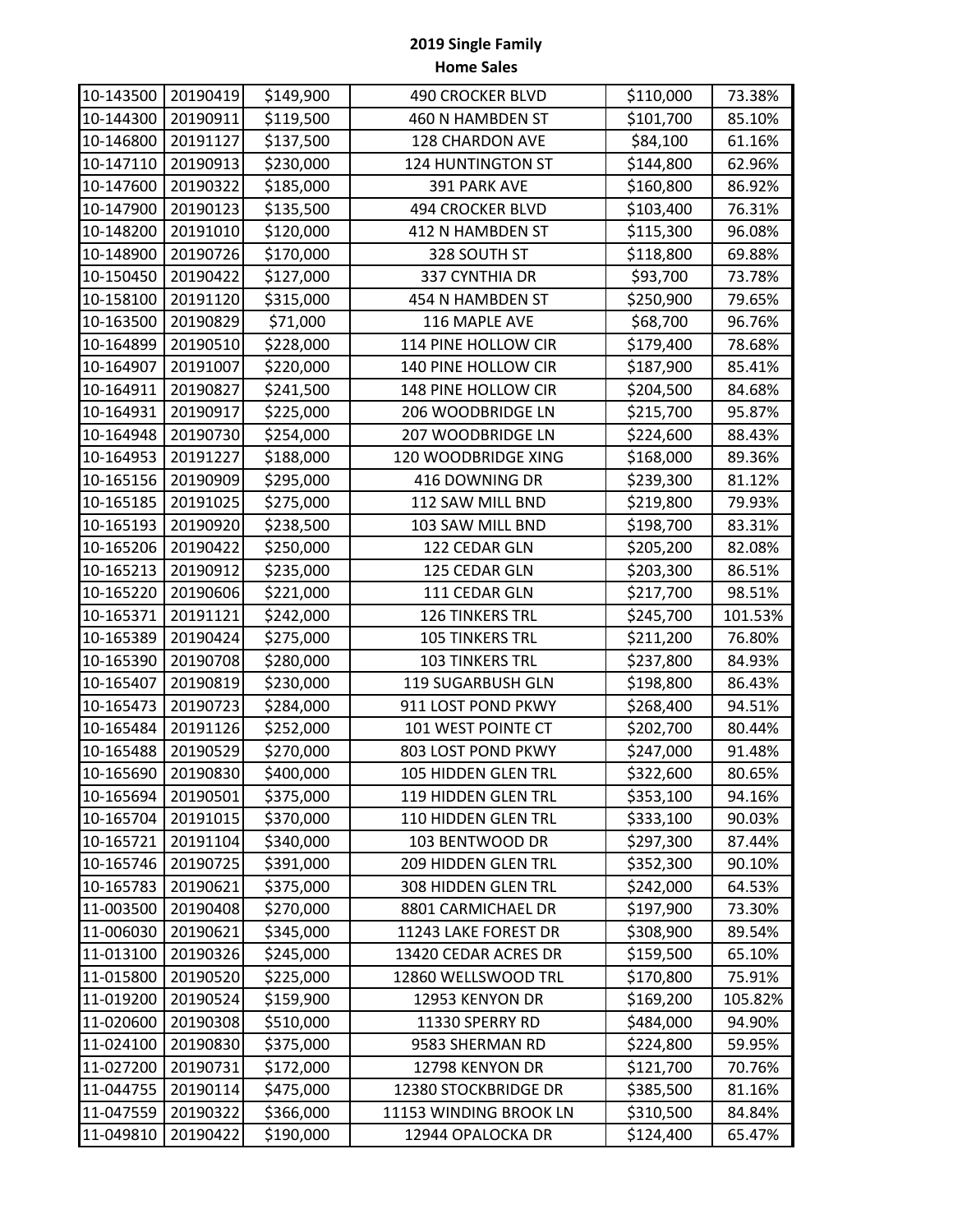| 11-073800 | 20190611 | \$115,000 | 9603 MAYFIELD RD         | \$85,700  | 74.52%  |
|-----------|----------|-----------|--------------------------|-----------|---------|
| 11-076900 | 20190621 | \$195,000 | 8645 CEDAR RD            | \$165,800 | 85.03%  |
| 11-079050 | 20190711 | \$319,000 | 12228 CAVES RD           | \$278,800 | 87.40%  |
| 11-082200 | 20190802 | \$275,000 | 9515 SHADOW HILL TRL     | \$208,800 | 75.93%  |
| 11-090900 | 20190326 | \$172,000 | 13419 SPERRY RD          | \$225,100 | 130.87% |
| 11-091000 | 20190103 | \$265,600 | 11933 SANDGATE CIR       | \$253,000 | 95.26%  |
| 11-096300 | 20190910 | \$255,000 | 13112 WOODCREST LN       | \$174,700 | 68.51%  |
| 11-103800 | 20191121 | \$180,000 | 12863 MORNING GLORY TRL  | \$166,400 | 92.44%  |
| 11-109200 | 20191203 | \$315,000 | 13390 CAVES RD           | \$224,800 | 71.37%  |
| 11-109460 | 20190318 | \$205,000 | 12806 OPALOCKA DR        | \$149,100 | 72.73%  |
| 11-120500 | 20190701 | \$280,000 | 13338 GREEN DR           | \$170,800 | 61.00%  |
| 11-125100 | 20190503 | \$238,000 | 13130 SPRING BLOSSOM TRL | \$183,600 | 77.14%  |
| 11-127600 | 20190605 | \$159,600 | 13023 W GEAUGA TRL       | \$162,600 | 101.88% |
| 11-129510 | 20190719 | \$235,000 | 12596 BUCKEYE DR         | \$178,700 | 76.04%  |
| 11-132700 | 20190702 | \$174,000 | 7523 MAYFIELD RD         | \$178,800 | 102.76% |
| 11-134500 | 20191004 | \$289,000 | 11463 WILLOW HILL DR     | \$208,900 | 72.28%  |
| 11-143000 | 20191126 | \$469,000 | 9103 WILSON MILLS RD     | \$357,200 | 76.16%  |
| 11-157300 | 20190531 | \$240,000 | 12550 SPERRY RD          | \$202,800 | 84.50%  |
| 11-161800 | 20190419 | \$280,000 | 12917 VINCENT DR         | \$213,800 | 76.36%  |
| 11-162700 | 20190523 | \$269,000 | 7538 APPLE BLOSSOM LN    | \$195,100 | 72.53%  |
| 11-167600 | 20190128 | \$165,000 | 7901 BIRCHWOOD DR        | \$127,200 | 77.09%  |
| 11-168000 | 20190821 | \$155,000 | 8279 CEDAR RD            | \$138,200 | 89.16%  |
| 11-176300 | 20190709 | \$365,000 | 11310 PINE ACRES LN      | \$290,400 | 79.56%  |
| 11-177500 | 20191030 | \$125,000 | 9350 MAYFIELD RD         | \$106,300 | 85.04%  |
| 11-179500 | 20191203 | \$506,000 | 11423 COUNTY LINE RD     | \$547,400 | 108.18% |
| 11-181450 | 20191008 | \$270,000 | 12860 WOODSIDE DR SOUTH  | \$211,100 | 78.19%  |
| 11-182800 | 20190422 | \$213,500 | 12869 CAVES RD           | \$156,800 | 73.44%  |
| 11-185750 | 20190228 | \$285,000 | 11355 WILLOW HILL DR     | \$221,900 | 77.86%  |
| 11-193700 | 20191121 | \$255,000 | 8343 WILSON MILLS RD     | \$246,200 | 96.55%  |
| 11-193850 | 20190829 | \$310,500 | 7554 WHITE PINE DR       | \$334,600 | 107.76% |
| 11-194900 | 20190702 | \$240,000 | 7319 MULBERRY RD         | \$175,300 | 73.04%  |
| 11-195650 | 20191007 | \$369,900 | 12780 SPERRY RD          | \$327,000 | 88.40%  |
| 11-202650 | 20191219 | \$213,000 | 9180 FOREST LN           | \$244,700 | 114.88% |
| 11-205200 | 20190621 | \$269,000 | 12175 PARKER DR          | \$242,100 | 90.00%  |
| 11-205300 | 20190827 | \$235,000 | 7367 BROOK LN            | \$152,400 | 64.85%  |
| 11-206420 | 20190319 | \$390,000 | 11617 SHERWOOD TRL       | \$293,300 | 75.21%  |
| 11-209000 | 20190221 | \$142,400 | 13099 DOROTHY RD         | \$138,400 | 97.19%  |
| 11-215410 | 20191122 | \$163,900 | 13061 DOROTHY RD         | \$129,700 | 79.13%  |
| 11-218450 | 20190927 | \$335,000 | 9321 WINCHESTER VLY      | \$270,100 | 80.63%  |
| 11-218800 | 20191231 | \$165,000 | 12663 HAROLD DR          | \$184,200 | 111.64% |
| 11-219620 | 20191220 | \$249,900 | 12290 E SHILOH DR        | \$203,800 | 81.55%  |
| 11-221100 | 20190522 | \$181,000 | 9040 FOREST LN           | \$171,600 | 94.81%  |
| 11-228430 | 20190717 | \$280,000 | 9083 MULBERRY RD         | \$195,400 | 69.79%  |
| 11-229400 | 20190823 | \$135,000 | 11479 CAVES RD           | \$163,000 | 120.74% |
| 11-236550 | 20190807 | \$205,000 | 13431 GLEN HL            | \$159,400 | 77.76%  |
| 11-236700 | 20190522 | \$251,000 | 12930 W GEAUGA TRL       | \$210,100 | 83.71%  |
| 11-237400 | 20190926 | \$172,900 | 13046 DOROTHY RD         | \$126,700 | 73.28%  |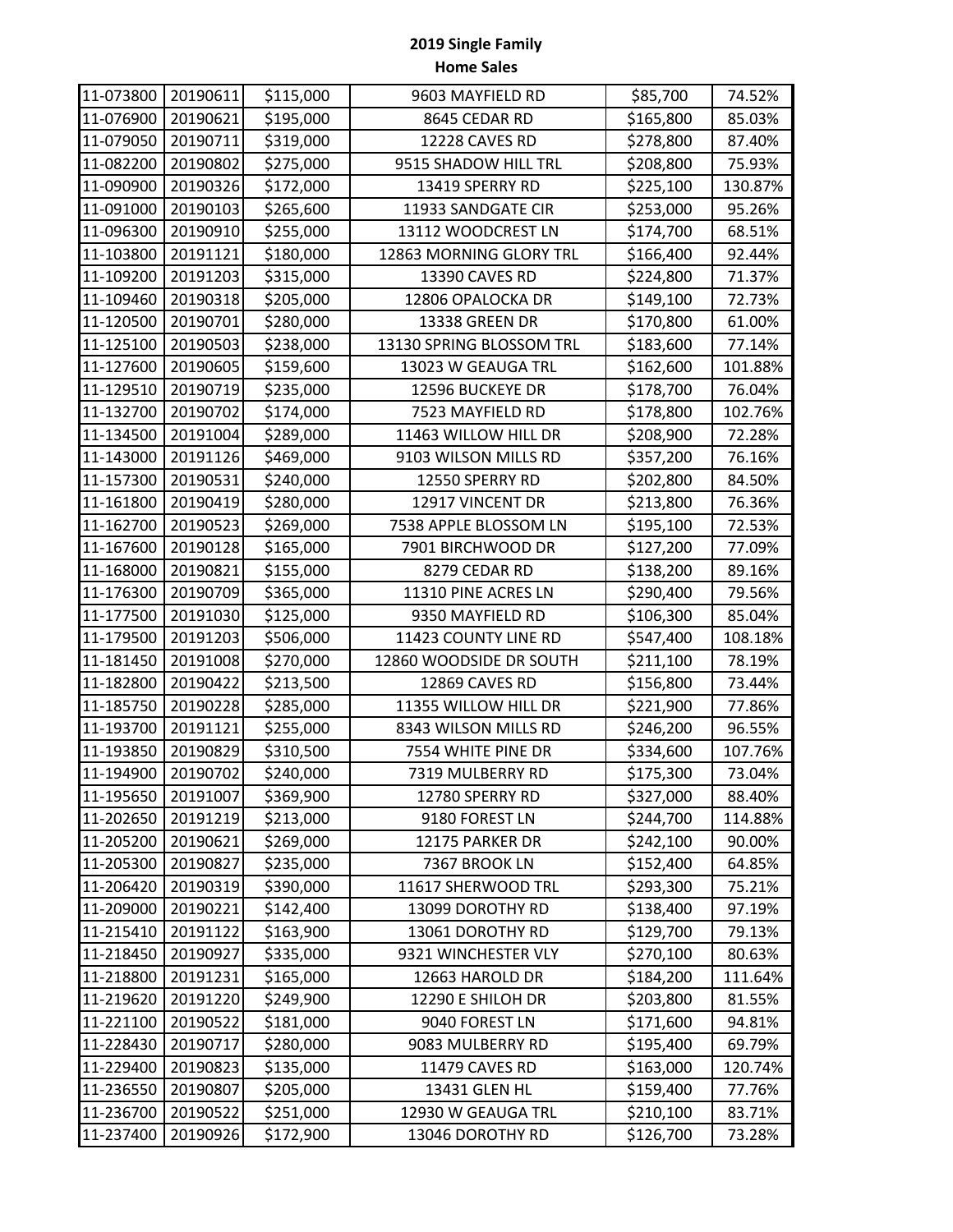| 11-237650 | 20190311 | \$442,000 | 11249 LAKE FOREST DR  | \$368,100 | 83.28%  |
|-----------|----------|-----------|-----------------------|-----------|---------|
| 11-239300 | 20191031 | \$154,900 | 12516 VALLEY VIEW DR  | \$141,200 | 91.16%  |
| 11-243200 | 20190312 | \$220,000 | 13019 KENYON DR       | \$189,400 | 86.09%  |
| 11-248500 | 20190215 | \$210,000 | 12191 SHILOH DR       | \$215,600 | 102.67% |
| 11-251700 | 20190326 | \$135,000 | 12636 WARD DR         | \$118,800 | 88.00%  |
| 11-255250 | 20190531 | \$186,000 | 9112 WYANDOT RD       | \$159,200 | 85.59%  |
| 11-260000 | 20191223 | \$199,900 | 13044 MARILYN RD      | \$189,500 | 94.80%  |
| 11-268500 | 20190620 | \$255,000 | 13288 HICKORY ST      | \$170,100 | 66.71%  |
| 11-278200 | 20190816 | \$155,000 | 8631 MAYFIELD RD      | \$115,000 | 74.19%  |
| 11-278700 | 20190118 | \$197,800 | 13241 SPERRY RD       | \$165,400 | 83.62%  |
| 11-279500 | 20190917 | \$305,000 | 7311 GREENFIELD TRL   | \$207,000 | 67.87%  |
| 11-279700 | 20191227 | \$279,000 | 13195 CHILLICOTHE RD  | \$217,200 | 77.85%  |
| 11-281500 | 20191205 | \$150,000 | 8102 MAYFIELD RD      | \$201,200 | 134.13% |
| 11-283450 | 20190306 | \$125,000 | 8584 SHERMAN RD       | \$148,900 | 119.12% |
| 11-289000 | 20190710 | \$220,000 | 12645 WOODSIDE DR     | \$162,800 | 74.00%  |
| 11-292150 | 20190909 | \$245,000 | 13315 HICKORY ST      | \$173,400 | 70.78%  |
| 11-294200 | 20191004 | \$216,000 | 7387 GREENFIELD TRL   | \$166,700 | 77.18%  |
| 11-294600 | 20190604 | \$140,500 | 12888 CHERRY LN       | \$128,100 | 91.17%  |
| 11-296900 | 20190709 | \$264,000 | 7610 APPLE BLOSSOM LN | \$180,100 | 68.22%  |
| 11-298860 | 20191021 | \$500,000 | 11570 BLACKBERRY LN   | \$373,800 | 74.76%  |
| 11-299300 | 20191017 | \$362,000 | 12089 WOODCHUCK HOLW  | \$272,400 | 75.25%  |
| 11-314370 | 20190827 | \$324,900 | 9121 MULBERRY RD      | \$282,000 | 86.80%  |
| 11-317250 | 20190930 | \$600,000 | 7641 PUDDINGSTONE DR  | \$368,000 | 61.33%  |
| 11-328000 | 20191112 | \$240,000 | 7425 AVON LN          | \$183,000 | 76.25%  |
| 11-335906 | 20190920 | \$460,000 | 7186 STACY LN         | \$385,200 | 83.74%  |
| 11-335919 | 20191003 | \$408,000 | 12453 BENTBROOK DR    | \$347,100 | 85.07%  |
| 11-338900 | 20190606 | \$171,500 | 12607 BUCKEYE DR      | \$123,600 | 72.07%  |
| 11-344300 | 20191202 | \$200,000 | 12137 PARKER DR       | \$188,800 | 94.40%  |
| 11-345700 | 20190809 | \$280,000 | 9620 SHADOW HILL TRL  | \$295,400 | 105.50% |
| 11-349400 | 20191022 | \$212,000 | 13486 SPERRY RD       | \$173,400 | 81.79%  |
| 11-352500 | 20190719 | \$202,500 | 12895 LYNN DR         | \$172,200 | 85.04%  |
| 11-358500 | 20190802 | \$264,500 | 8371 CRANWOOD DR      | \$197,100 | 74.52%  |
| 11-367500 | 20190805 | \$229,200 | 12084 HEATH RD        | \$196,700 | 85.82%  |
| 11-368200 | 20190815 | \$163,000 | 12598 WARD DR         | \$138,600 | 85.03%  |
| 11-375600 | 20191119 | \$209,300 | 11819 LYMAN RD        | \$151,400 | 72.34%  |
| 11-376200 | 20190904 | \$260,000 | 12074 PARKER DR       | \$204,500 | 78.65%  |
| 11-380800 | 20190220 | \$259,900 | 11919 STORYBOOK LN    | \$207,500 | 79.84%  |
| 11-382100 | 20190228 | \$179,000 | 12629 HOVEY DR        | \$139,100 | 77.71%  |
| 11-384200 | 20190701 | \$249,000 | 8414 KIRKWOOD DR      | \$199,900 | 80.28%  |
| 11-385300 | 20190201 | \$195,000 | 12252 SHILOH DR       | \$176,200 | 90.36%  |
| 11-386100 | 20190628 | \$350,000 | 12879 VINCENT DR      | \$312,600 | 89.31%  |
| 11-386200 | 20190318 | \$312,000 | 12823 VINCENT DR      | \$255,700 | 81.96%  |
| 11-388200 | 20191203 | \$227,000 | 9040 RANCH DR         | \$181,500 | 79.96%  |
| 11-388629 | 20190702 | \$394,000 | 11505 FOXHAVEN DR     | \$306,300 | 77.74%  |
| 11-388683 | 20191106 | \$355,000 | 8601 CEDAR RD         | \$266,200 | 74.99%  |
| 11-388692 | 20190426 | \$300,000 | 12427 SPERRY RD       | \$259,000 | 86.33%  |
| 11-388742 | 20190910 | \$325,000 | 7720 WOODLANDS TRL    | \$344,200 | 105.91% |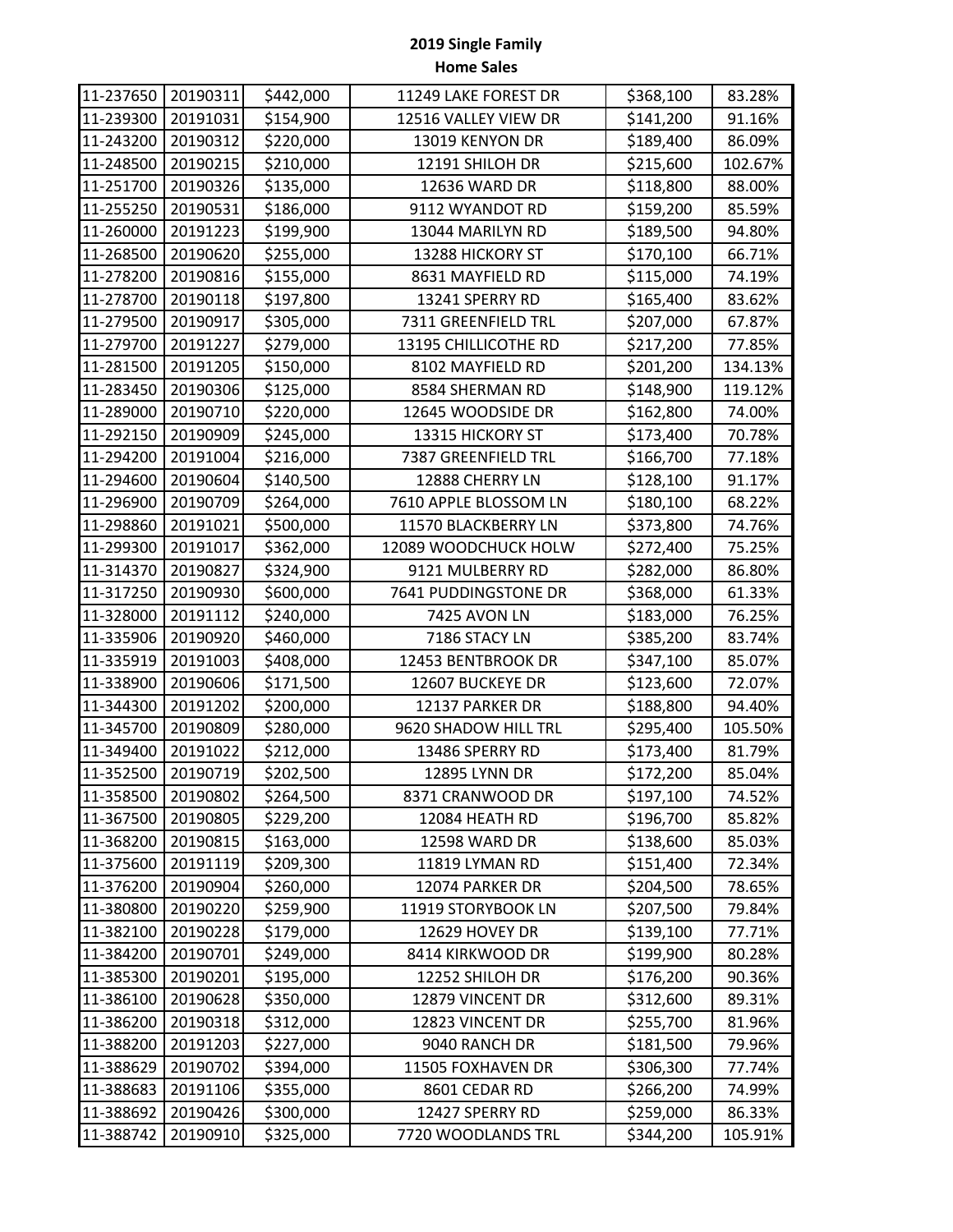| 11-388762 | 20191212 | \$415,000 | 12490 NORTHWARD POINTE DR | \$357,000 | 86.02%  |
|-----------|----------|-----------|---------------------------|-----------|---------|
| 11-388827 | 20191202 | \$519,000 | 8130 WEDGEWOOD DR         | \$469,400 | 90.44%  |
| 11-388865 | 20190712 | \$665,000 | 13370 LEDGEBROOK LN       | \$590,300 | 88.77%  |
| 11-388873 | 20191209 | \$855,000 | 13445 LEDGEBROOK LN       | \$871,100 | 101.88% |
| 11-388909 | 20190813 | \$431,000 | 12695 CHESTERFIELD LN     | \$382,200 | 88.68%  |
| 11-388940 | 20190702 | \$145,000 | 11986 CHILLICOTHE RD      | \$119,400 | 82.34%  |
| 11-388949 | 20190808 | \$890,000 | 7145 FOX LEDGES LN        | \$667,300 | 74.98%  |
| 11-388952 | 20191205 | \$720,000 | 7150 FOX LEDGES LN        | \$615,400 | 85.47%  |
| 11-388980 | 20190919 | \$283,500 | 12770 VINCENT DR          | \$284,000 | 100.18% |
| 11-389002 | 20191016 | \$565,000 | 7605 SHERMAN RD           | \$486,300 | 86.07%  |
| 11-389080 | 20191223 | \$412,000 | 11301 SPERRY RD           | \$355,600 | 86.31%  |
| 11-389097 | 20191004 | \$365,000 | 9210 MULBERRY RD          | \$365,100 | 100.03% |
| 11-389190 | 20190430 | \$520,000 | 12455 FALCON RIDGE RD     | \$502,000 | 96.54%  |
| 11-389202 | 20190130 | \$460,000 | 8899 SHERMAN RD           | \$458,700 | 99.72%  |
| 12-000990 | 20190130 | \$258,000 | 12750 TAYLOR WELLS RD     | \$224,200 | 86.90%  |
| 12-016610 | 20190412 | \$159,500 | 12644 TAYLOR WELLS RD     | \$135,600 | 85.02%  |
| 12-018050 | 20191105 | \$192,000 | 13155 ALDENSHIRE DR       | \$183,100 | 95.36%  |
| 12-025100 | 20191209 | \$16,000  | 12391 OLD STATE RD        | \$26,600  | 166.25% |
| 12-028500 | 20190816 | \$190,000 | 12911 FOREST RD           | \$151,300 | 79.63%  |
| 12-037500 | 20190306 | \$182,000 | 13049 OLD STATE RD        | \$141,700 | 77.86%  |
| 12-041800 | 20190930 | \$293,500 | 14035 CLARIDON PARK DR    | \$214,300 | 73.02%  |
| 12-046100 | 20190524 | \$208,900 | 13186 ALDENSHIRE DR       | \$163,400 | 78.22%  |
| 12-057320 | 20191213 | \$222,000 | 12180 OLD STATE RD        | \$173,200 | 78.02%  |
| 12-064910 | 20191106 | \$210,000 | 13215 ALDENSHIRE DR       | \$148,400 | 70.67%  |
| 12-064950 | 20191217 | \$249,900 | 14150 CHARDON WINDSOR RD  | \$233,000 | 93.24%  |
| 12-065400 | 20190606 | \$121,600 | 11340 KILE RD             | \$122,900 | 101.07% |
| 12-074700 | 20190410 | \$135,000 | 14523 MAYFIELD RD         | \$134,200 | 99.41%  |
| 12-081750 | 20190711 | \$419,900 | 11485 CLARIDON TROY RD    | \$286,800 | 68.30%  |
| 12-090173 | 20190403 | \$339,000 | 12179 TAYLOR WELLS RD     | \$255,700 | 75.43%  |
| 12-095229 | 20190731 | \$85,000  | 12829 CLARIDON TROY RD    | \$75,900  | 89.29%  |
| 13-007000 | 20190522 | \$287,200 | 11375 AQUILLA RD          | \$240,700 | 83.81%  |
| 14-023900 | 20190809 | \$80,000  | 147 TURNER DR             | \$68,200  | 85.25%  |
| 14-024500 | 20190710 | \$104,000 | 201 TURNER DR             | \$75,700  | 72.79%  |
| 14-033802 | 20190415 | \$140,000 | 124 CORNELIA DR           | \$99,200  | 70.86%  |
| 14-056500 | 20190725 | \$130,000 | 11919 AQUILLA RD          | \$111,700 | 85.92%  |
| 14-074100 | 20191115 | \$85,000  | 122 GOREDON DR            | \$63,200  | 74.35%  |
| 14-090381 | 20190912 | \$135,000 | 110 TURNER DR             | \$96,300  | 71.33%  |
| 15-004700 | 20190411 | \$133,500 | 9768 CUTTS RD             | \$101,200 | 75.81%  |
| 15-008100 | 20190207 | \$73,800  | 13600 WOODIN RD           | \$74,500  | 100.95% |
| 15-010200 | 20190904 | \$149,500 | 13677 WOODIN RD           | \$101,400 | 67.83%  |
| 15-026160 | 20191205 | \$310,000 | 8465 WILLOW LN            | \$198,900 | 64.16%  |
| 15-030300 | 20190814 | \$205,500 | 9937 BASCOM RD            | \$167,700 | 81.61%  |
| 15-039400 | 20190726 | \$160,000 | 9642 VENUS RD             | \$120,600 | 75.38%  |
| 15-054660 | 20190528 | \$245,000 | 13451 CHARDON WINDSOR RD  | \$192,100 | 78.41%  |
| 15-059200 | 20191025 | \$405,000 | 8731 WILLIAMS RD          | \$309,600 | 76.44%  |
| 15-063308 | 20190116 | \$166,000 | 9400 KILE RD              | \$120,600 | 72.65%  |
| 15-072353 | 20191001 | \$250,000 | 9877 HIGH COUNTRY DR      | \$207,400 | 82.96%  |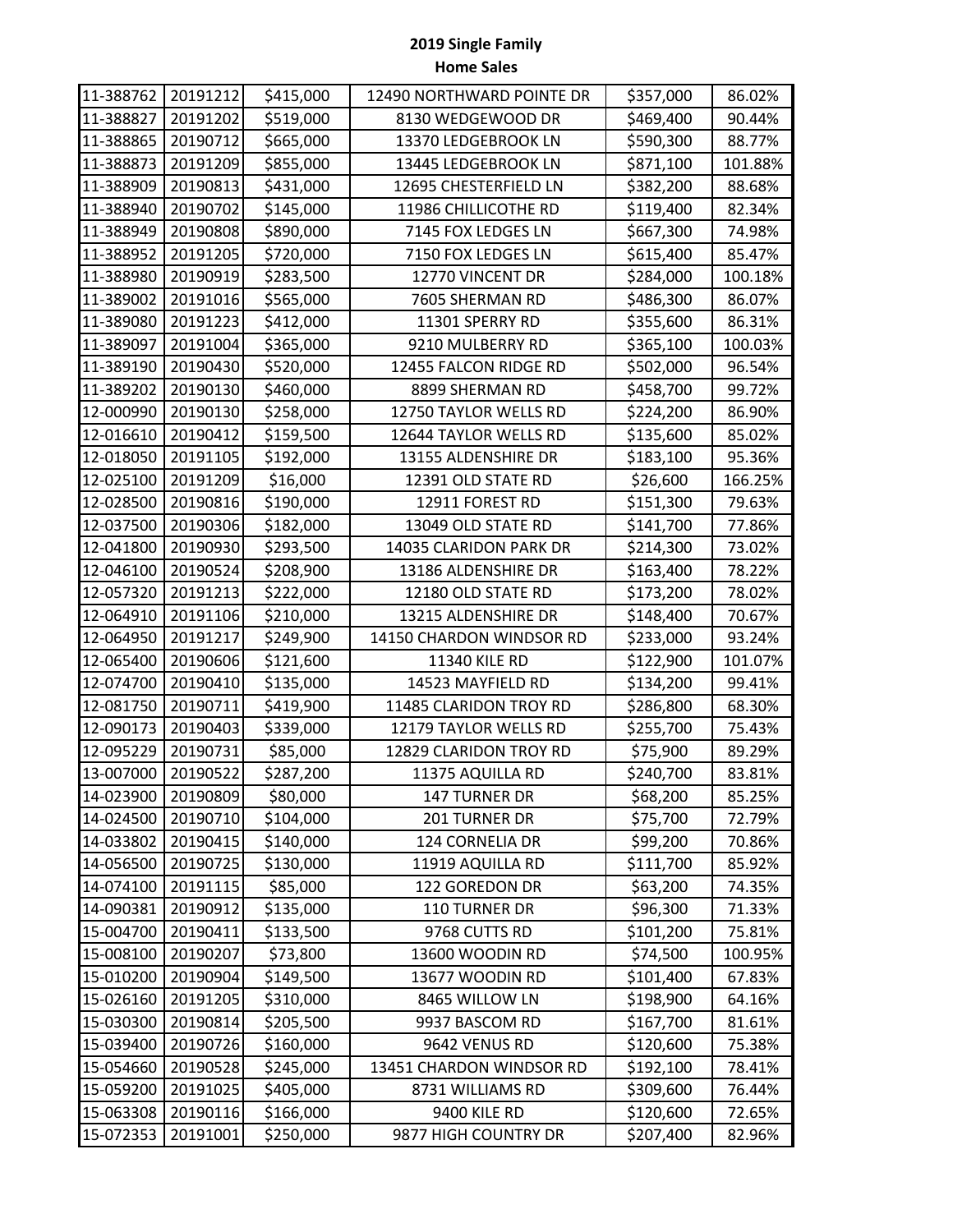| 15-072420 | 20190501 | \$200,000 | 9230 KILE RD             | \$170,100 | 85.05%  |
|-----------|----------|-----------|--------------------------|-----------|---------|
| 15-073200 | 20190930 | \$325,000 | 13176 GAR HWY            | \$244,500 | 75.23%  |
| 15-076810 | 20191101 | \$270,000 | 13821 CHARDON WINDSOR RD | \$208,900 | 77.37%  |
| 15-079600 | 20190322 | \$232,500 | 14221 GAR HWY            | \$173,500 | 74.62%  |
| 15-086510 | 20191115 | \$283,000 | 10048 KILE RD            | \$222,400 | 78.59%  |
| 15-093280 | 20190524 | \$159,000 | 14220 GAR HWY            | \$121,500 | 76.42%  |
| 15-095700 | 20190418 | \$264,000 | 12529 PEARL RD           | \$194,000 | 73.48%  |
| 15-101603 | 20191030 | \$199,000 | 13400 CHARDON WINDSOR RD | \$167,300 | 84.07%  |
| 15-101738 | 20190524 | \$245,000 | 9449 OLD STATE RD        | \$211,200 | 86.20%  |
| 15-101873 | 20190614 | \$150,000 | 13621 RADCLIFFE RD       | \$164,000 | 109.33% |
| 15-101908 | 20190712 | \$282,000 | 13173 RADCLIFFE RD       | \$221,600 | 78.58%  |
| 15-101983 | 20190830 | \$265,500 | 14321 ROCK CREEK RD      | \$195,100 | 73.48%  |
| 15-102097 | 20190429 | \$329,900 | 9480 S BROWN RD          | \$283,500 | 85.94%  |
| 15-102137 | 20191018 | \$260,000 | 14830 GAR HWY            | \$233,700 | 89.88%  |
| 15-102179 | 20191121 | \$469,000 | 10200 LOCUST GROVE DR    | \$400,600 | 85.42%  |
| 15-102181 | 20190712 | \$379,900 | 10280 LOCUST GROVE DR    | \$323,400 | 85.13%  |
| 15-102190 | 20190806 | \$399,000 | 10530 LOCUST GROVE DR    | \$358,000 | 89.72%  |
| 15-102240 | 20190531 | \$415,000 | 10790 LOCUST GROVE DR    | \$350,000 | 84.34%  |
| 15-102249 | 20191227 | \$310,000 | 9905 TUDOR PL            | \$348,100 | 112.29% |
| 15-102262 | 20190531 | \$328,000 | 14301 ROCK CREEK RD      | \$251,300 | 76.62%  |
| 15-102293 | 20190829 | \$300,000 | 9769 CUTTS RD            | \$245,700 | 81.90%  |
| 15-102307 | 20191218 | \$365,000 | 15025 REGENTS WAY        | \$332,100 | 90.99%  |
| 15-102426 | 20191115 | \$325,000 | 15140 CRIMSON KING TRL   | \$307,400 | 94.58%  |
| 15-102430 | 20191213 | \$319,500 | 14333 RADCLIFFE RD       | \$259,800 | 81.31%  |
| 15-102479 | 20190501 | \$365,900 | 10985 COPPERLEAF DR      | \$352,400 | 96.31%  |
| 15-102487 | 20190517 | \$320,000 | 15080 CRIMSON KING TRL   | \$294,600 | 92.06%  |
| 15-102497 | 20190117 | \$374,900 | 14840 CRIMSON KING TRL   | \$314,000 | 83.76%  |
| 15-102499 | 20190418 | \$409,500 | 14855 CRIMSON KING TRL   | \$377,500 | 92.19%  |
| 15-102560 | 20190613 | \$407,000 | 9000 KNOTTY PINE LN      | \$382,900 | 94.08%  |
| 16-007100 | 20190315 | \$165,000 | <b>11171 KILE RD</b>     | \$137,400 | 83.27%  |
| 16-008300 | 20190802 | \$170,000 | 15940 DURKEE RD          | \$141,900 | 83.47%  |
| 16-008400 | 20190610 | \$207,300 | 13480 MADISON RD         | \$202,200 | 97.54%  |
| 16-030840 | 20191104 | \$165,000 | 15915 CHARDON WINDSOR RD | \$118,300 | 71.70%  |
| 16-039700 | 20191101 | \$145,000 | 12233 MADISON RD         | \$96,200  | 66.34%  |
| 16-064800 | 20191105 | \$159,900 | 16201 MAYFIELD RD        | \$86,500  | 54.10%  |
| 16-067000 | 20190212 | \$200,000 | 15751 PIONEER RD         | \$179,300 | 89.65%  |
| 16-076400 | 20190903 | \$155,000 | 15960 DURKEE RD          | \$136,800 | 88.26%  |
| 16-078000 | 20190724 | \$250,000 | 16314 HUNTLEY RD         | \$172,500 | 69.00%  |
| 16-078061 | 20190627 | \$238,500 | 15655 WINDMILL POINT RD  | \$249,700 | 104.70% |
| 16-078201 | 20190920 | \$135,000 | 11850 HUNT RD            | \$132,700 | 98.30%  |
| 16-078237 | 20190322 | \$161,500 | <b>11367 KILE RD</b>     | \$175,100 | 108.42% |
| 16-078378 | 20190715 | \$240,000 | 15545 HUNTLEY RD         | \$167,100 | 69.63%  |
| 16-078425 | 20190814 | \$280,000 | 12315 ZROLKA DR          | \$233,100 | 83.25%  |
| 16-078448 | 20190827 | \$266,000 | 12310 ZROLKA DR          | \$226,000 | 84.96%  |
| 16-078522 | 20190925 | \$309,900 | 12445 HAMMOCK LAKE DR    | \$245,300 | 79.15%  |
| 16-078671 | 20191115 | \$250,000 | 16216 CHARDON WINDSOR RD | \$201,900 | 80.76%  |
| 18-001400 | 20190211 | \$95,000  | 14539 MADISON RD         | \$75,100  | 79.05%  |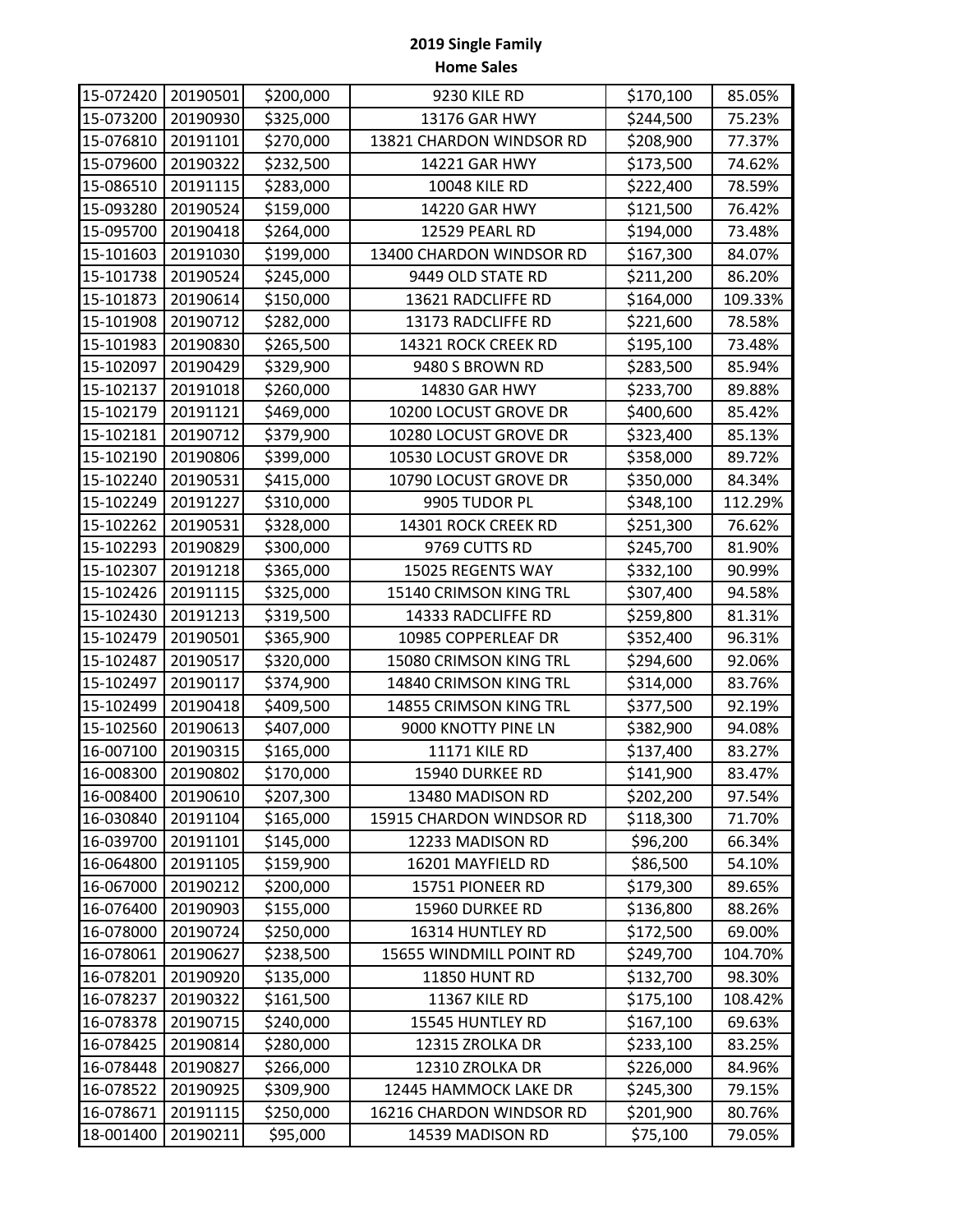| 18-006750 | 20190802 | \$165,000 | 17261 NAUVOO RD      | \$145,400 | 88.12%  |
|-----------|----------|-----------|----------------------|-----------|---------|
| 18-010300 | 20191030 | \$195,000 | 17095 NAUVOO RD      | \$170,000 | 87.18%  |
| 18-017810 | 20190107 | \$195,000 | 15600 NEWCOMB RD     | \$132,700 | 68.05%  |
| 18-020100 | 20190312 | \$255,000 | 16721 SWINE CREEK RD | \$184,100 | 72.20%  |
| 18-025408 | 20190425 | \$170,000 | 14922 BUNDYSBURG RD  | \$103,800 | 61.06%  |
| 18-041350 | 20190816 | \$160,000 | 15340 NEWCOMB RD     | \$127,000 | 79.38%  |
| 18-045800 | 20190110 | \$155,000 | 14921 CRESTWOOD DR   | \$115,800 | 74.71%  |
| 18-054200 | 20191112 | \$105,000 | 15352 NEWCOMB RD     | \$95,200  | 90.67%  |
| 18-078500 | 20191213 | \$170,000 | 15946 NEWCOMB RD     | \$153,700 | 90.41%  |
| 18-081400 | 20191121 | \$115,000 | 17206 KINSMAN RD     | \$96,900  | 84.26%  |
| 18-084000 | 20190830 | \$108,000 | 15850 OLD STATE RD   | \$108,800 | 100.74% |
| 18-085470 | 20191126 | \$307,000 | 16885 KINSMAN RD     | \$236,400 | 77.00%  |
| 18-088305 | 20190925 | \$265,000 | 16897 KINSMAN RD     | \$208,000 | 78.49%  |
| 18-090588 | 20190711 | \$215,000 | 17195 PETERS RD      | \$180,500 | 83.95%  |
| 18-090698 | 20190118 | \$118,000 | 15525 MADISON RD     | \$117,500 | 99.58%  |
| 18-090770 | 20190531 | \$260,000 | 15784 OLD STATE RD   | \$262,500 | 100.96% |
| 18-090878 | 20191002 | \$127,000 | 13649 MADISON RD     | \$90,500  | 71.26%  |
| 18-090985 | 20190225 | \$237,000 | 13760 OLD STATE RD   | \$226,100 | 95.40%  |
| 18-091058 | 20191003 | \$245,000 | 17710 PETERS RD      | \$188,700 | 77.02%  |
| 18-091059 | 20190418 | \$170,000 | 16930 KINSMAN RD     | \$185,300 | 109.00% |
| 18-091135 | 20190118 | \$200,000 | 15949 NEWCOMB RD     | \$177,200 | 88.60%  |
| 18-091147 | 20190820 | \$120,000 | 16030 NAUVOO RD      | \$103,200 | 86.00%  |
| 18-091187 | 20190109 | \$185,000 | 15990 SHEDD RD       | \$171,500 | 92.70%  |
| 19-000200 | 20190913 | \$137,000 | 16140 E HIGH ST      | \$90,100  | 65.77%  |
| 19-000300 | 20190524 | \$95,000  | 14915 THOMPSON AVE   | \$117,100 | 123.26% |
| 19-001200 | 20190530 | \$141,000 | 14894 GRANT DR       | \$109,400 | 77.59%  |
| 19-002900 | 20190430 | \$115,000 | 15687 OAKDALE ST     | \$120,000 | 104.35% |
| 19-023300 | 20190329 | \$135,000 | 15681 OAKDALE ST     | \$103,800 | 76.89%  |
| 19-024240 | 20190927 | \$128,500 | 16162 E HIGH ST      | \$97,800  | 76.11%  |
| 19-025300 | 20190301 | \$130,000 | 15753 W HIGH ST      | \$75,700  | 58.23%  |
| 19-037900 | 20190927 | \$262,000 | 14825 ORCHARD AVE    | \$229,200 | 87.48%  |
| 19-049100 | 20190325 | \$180,000 | 14865 ORCHARD AVE    | \$171,600 | 95.33%  |
| 19-051300 | 20190228 | \$145,300 | 15891 RIDGEWOOD DR   | \$95,100  | 65.45%  |
| 19-052000 | 20190620 | \$152,500 | 14866 STANDISH AVE   | \$120,100 | 78.75%  |
| 19-052400 | 20190731 | \$175,000 | 15687 W HIGH ST      | \$80,400  | 45.94%  |
| 19-063200 | 20190905 | \$159,800 | 15679 W HIGH ST      | \$147,800 | 92.49%  |
| 19-067400 | 20190930 | \$90,000  | 15876 W HIGH ST      | \$94,200  | 104.67% |
| 19-071179 | 20190305 | \$245,900 | 15139 WOODSONG DR    | \$231,800 | 94.27%  |
| 19-071180 | 20190322 | \$239,900 | 15137 WOODSONG DR    | \$207,600 | 86.54%  |
| 19-071421 | 20190830 | \$187,500 | 15831 KENWOOD ST     | \$188,000 | 100.27% |
| 19-080813 | 20190925 | \$155,000 | 14880 LANTERN CT     | \$142,500 | 91.94%  |
| 19-080957 | 20190517 | \$179,500 | 15111 TIMBER RDG     | \$156,600 | 87.24%  |
| 19-080995 | 20190618 | \$230,000 | 14798 GLEN VALLEY DR | \$179,300 | 77.96%  |
| 19-081016 | 20190215 | \$168,000 | 14783 GLEN VALLEY DR | \$163,600 | 97.38%  |
| 19-081023 | 20190424 | \$237,500 | 14782 GLEN VALLEY DR | \$205,300 | 86.44%  |
| 19-081025 | 20190711 | \$169,000 | 14786 GLEN VALLEY DR | \$148,000 | 87.57%  |
| 19-081038 | 20190917 | \$232,500 | 15121 TIMBER RDG     | \$168,100 | 72.30%  |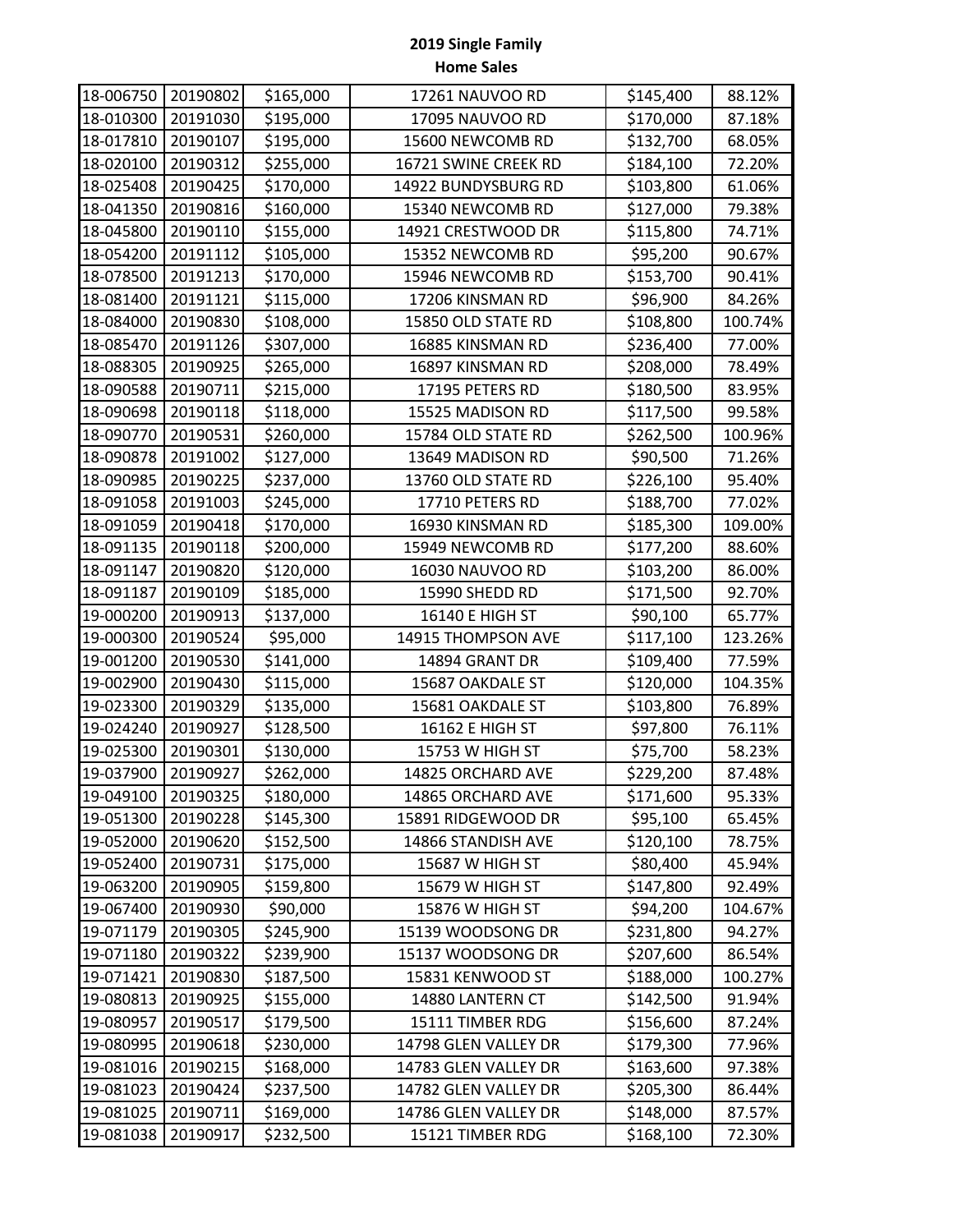| 19-081044 | 20190306 | \$199,000 | 15133 TIMBER RDG        | \$168,500 | 84.67%  |
|-----------|----------|-----------|-------------------------|-----------|---------|
| 19-081052 | 20190503 | \$251,000 | 15409 ROYAL OAK DR      | \$199,300 | 79.40%  |
| 19-081058 | 20190718 | \$182,000 | 15412 ROYAL OAK DR      | \$175,200 | 96.26%  |
| 19-081063 | 20190603 | \$190,000 | 15130 TIMBER RDG        | \$171,700 | 90.37%  |
| 19-081067 | 20191009 | \$225,000 | 15122 TIMBER RDG        | \$177,000 | 78.67%  |
| 19-090759 | 20190820 | \$160,000 | 14911 GLEN VALLEY DR    | \$140,800 | 88.00%  |
| 19-091059 | 20190530 | \$210,000 | 15143 SAWGRASS LN       | \$181,500 | 86.43%  |
| 19-091110 | 20190730 | \$215,000 | 15121 SAWGRASS LN       | \$183,200 | 85.21%  |
| 19-091118 | 20190329 | \$194,500 | 15118 SAWGRASS LN       | \$162,400 | 83.50%  |
| 20-015550 | 20190529 | \$182,000 | <b>10525 KILE RD</b>    | \$167,000 | 91.76%  |
| 20-022360 | 20191115 | \$209,900 | 9330 MORGAN RD          | \$188,500 | 89.80%  |
| 20-026330 | 20190401 | \$173,500 | 9561 CLAY ST            | \$125,000 | 72.05%  |
| 20-039200 | 20190423 | \$218,000 | 16521 HART RD           | \$148,300 | 68.03%  |
| 20-043417 | 20190920 | \$199,000 | 16405 JOANN DR          | \$150,800 | 75.78%  |
| 20-045850 | 20190123 | \$150,000 | 8520 MURPHY RD          | \$136,100 | 90.73%  |
| 20-063109 | 20190412 | \$163,000 | 16436 HAUTALA RD        | \$126,700 | 77.73%  |
| 20-064262 | 20190715 | \$214,500 | 8445 WOODHILL DR        | \$201,400 | 93.89%  |
| 20-070754 | 20191127 | \$144,000 | 8608 PLANK RD           | \$131,100 | 91.04%  |
| 20-070781 | 20191101 | \$232,900 | 16985 LEGGETT RD        | \$154,900 | 66.51%  |
| 20-070853 | 20191203 | \$257,000 | 17777 WHITNEY RD        | \$238,200 | 92.68%  |
| 20-070875 | 20190416 | \$169,900 | 16795 LEGGETT RD        | \$141,800 | 83.46%  |
| 20-070936 | 20190906 | \$144,000 | 15592 HART RD           | \$163,200 | 113.33% |
| 20-070940 | 20190726 | \$253,000 | 8830 CLAY ST            | \$189,400 | 74.86%  |
| 20-071042 | 20190116 | \$40,000  | 9571 MADISON RD         | \$42,800  | 107.00% |
| 20-090756 | 20190910 | \$247,000 | 16099 HAUTALA RD        | \$208,000 | 84.21%  |
| 21-003400 | 20191120 | \$270,000 | 11654 WILSON MILLS RD   | \$176,200 | 65.26%  |
| 21-005850 | 20191118 | \$220,000 | 11460 LAKEVIEW RD       | \$159,200 | 72.36%  |
| 21-010005 | 20190822 | \$280,000 | 12000 AUBURN RD         | \$202,200 | 72.21%  |
| 21-015490 | 20191119 | \$200,000 | 10767 MULBERRY RD       | \$200,500 | 100.25% |
| 21-033800 | 20190528 | \$215,000 | 13060 MANOR DR          | \$194,300 | 90.37%  |
| 21-042400 | 20190416 | \$185,500 | 11231 WILSON MILLS RD   | \$198,600 | 107.06% |
| 21-043170 | 20190719 | \$285,000 | 10889 BRIDLE TRL        | \$230,500 | 80.88%  |
| 21-043737 | 20190729 | \$245,000 | 12265 COUNTRY OAKS TRL  | \$221,900 | 90.57%  |
| 21-050150 | 20190528 | \$208,000 | 10741 WILSON MILLS RD   | \$173,800 | 83.56%  |
| 21-050600 | 20190517 | \$194,500 | 11580 ORIOLE PL         | \$155,000 | 79.69%  |
| 21-050950 | 20190809 | \$265,000 | 12039 FOWLERS MILL RD   | \$213,200 | 80.45%  |
| 21-052700 | 20190201 | \$219,000 | 10240 MAYFIELD RD       | \$154,600 | 70.59%  |
| 21-058000 | 20190425 | \$240,000 | 11295 SPRINGWAY RD      | \$185,300 | 77.21%  |
| 21-058970 | 20191018 | \$148,700 | 13013 STANFIELD DR      | \$142,800 | 96.03%  |
| 21-084700 | 20190719 | \$255,000 | 12349 MAYFIELD RD       | \$176,900 | 69.37%  |
| 21-084800 | 20191018 | \$365,000 | 10555 BUTTERNUT RD      | \$238,900 | 65.45%  |
| 21-086942 | 20190529 | \$327,000 | 11241 HIDDEN SPRINGS DR | \$268,400 | 82.08%  |
| 21-089700 | 20190430 | \$319,900 | 11760 STONEGATE DR      | \$305,800 | 95.59%  |
| 21-090650 | 20191030 | \$238,300 | 11631 MAYFIELD RD       | \$191,800 | 80.49%  |
| 21-092600 | 20190514 | \$197,500 | 11743 AUBURN RD         | \$157,400 | 79.70%  |
| 21-104500 | 20190530 | \$229,000 | 11575 LOWER CHELSEA DR  | \$189,400 | 82.71%  |
| 21-105550 | 20191101 | \$242,500 | 11487 WINTERBERRY LN    | \$266,700 | 109.98% |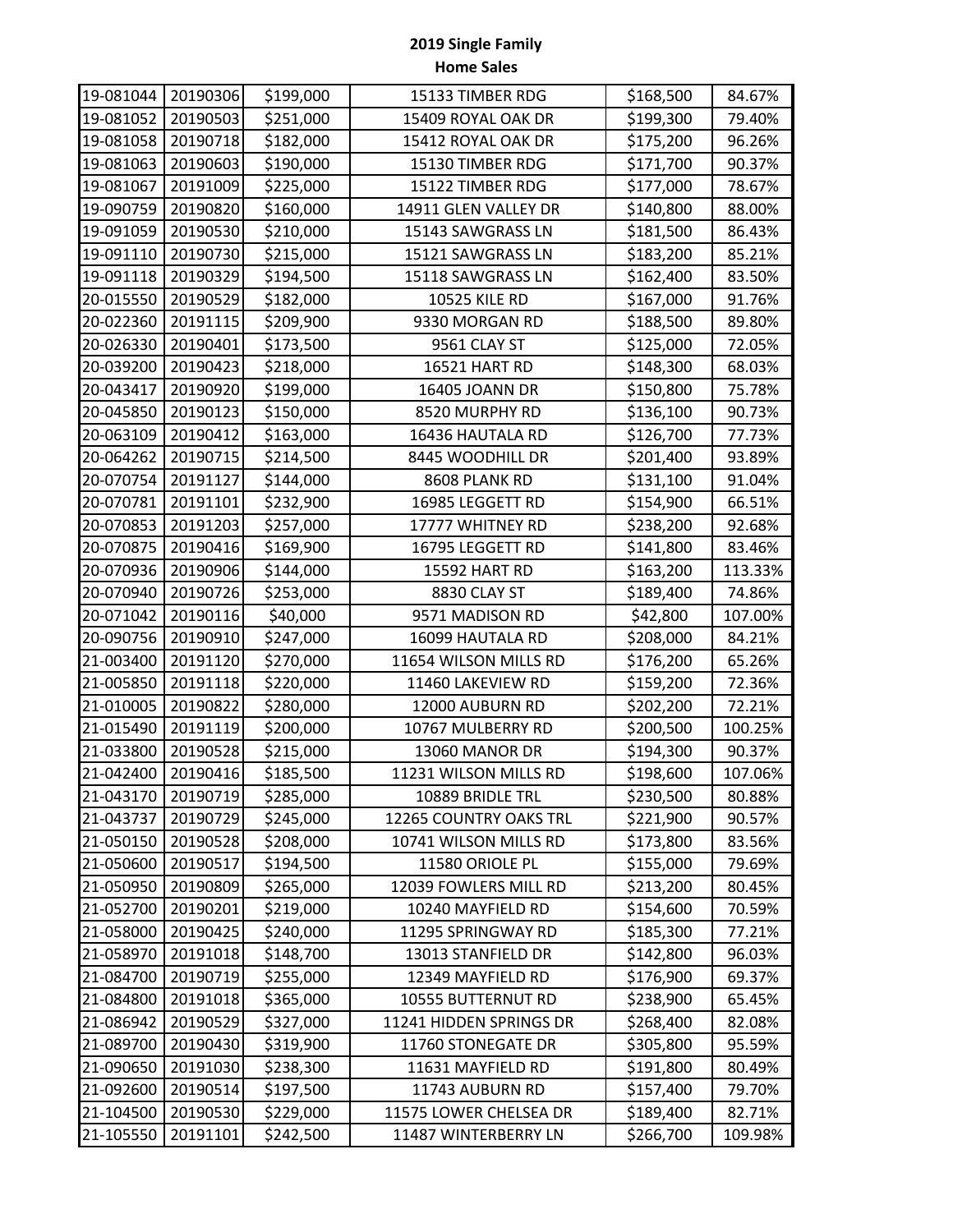| 21-111880 | 20190507 | \$350,000 | 10891 NOLLWOOD DR         | \$313,500 | 89.57%  |
|-----------|----------|-----------|---------------------------|-----------|---------|
| 21-114100 | 20190926 | \$154,500 | 12684 AUBURN RD           | \$114,100 | 73.85%  |
| 21-115400 | 20190719 | \$199,900 | 13488 RAVENNA RD          | \$162,000 | 81.04%  |
| 21-118720 | 20190925 | \$120,000 | 11686 BASSWOOD RD         | \$88,100  | 73.42%  |
| 21-120100 | 20190530 | \$399,900 | 10640 BUTTERNUT RD        | \$279,700 | 69.94%  |
| 21-122800 | 20190625 | \$239,900 | 13047 STANFIELD DR        | \$199,300 | 83.08%  |
| 21-123250 | 20190221 | \$357,000 | 11230 MAYFIELD RD         | \$399,800 | 111.99% |
| 21-126350 | 20190711 | \$155,000 | 10260 MULBERRY RD         | \$157,500 | 101.61% |
| 21-135400 | 20190802 | \$165,000 | 11223 WILSON MILLS RD     | \$158,600 | 96.12%  |
| 21-137350 | 20190523 | \$261,000 | 11608 PARKWAY RD          | \$205,300 | 78.66%  |
| 21-137500 | 20190712 | \$224,500 | 11110 FOWLERS MILL RD     | \$167,800 | 74.74%  |
| 21-142050 | 20190501 | \$230,000 | 10427 MEADOWHURST LN      | \$196,500 | 85.43%  |
| 21-144900 | 20190116 | \$187,000 | 11799 FOWLERS MILL RD     | \$148,000 | 79.14%  |
| 21-147250 | 20190401 | \$338,000 | 11375 BEAN RD             | \$433,800 | 128.34% |
| 21-154600 | 20190823 | \$281,000 | 11330 FOWLERS MILL RD     | \$219,000 | 77.94%  |
| 21-154900 | 20190429 | \$124,500 | 11639 CHESTNUTDALE RD     | \$58,400  | 46.91%  |
| 21-156550 | 20190125 | \$187,000 | 10210 SHERMAN RD          | \$172,400 | 92.19%  |
| 21-158001 | 20190517 | \$232,000 | 10580 CEDAR RD            | \$191,500 | 82.54%  |
| 21-167930 | 20190611 | \$258,000 | 10909 WILSON MILLS RD     | \$192,500 | 74.61%  |
| 21-168800 | 20190516 | \$125,000 | 11684 CHESTNUTDALE RD     | \$101,600 | 81.28%  |
| 21-169070 | 20190503 | \$335,000 | 13255 CROWS HOLW          | \$268,400 | 80.12%  |
| 21-172260 | 20191119 | \$254,500 | 12219 FOWLERS MILL RD     | \$202,800 | 79.69%  |
| 21-172295 | 20191127 | \$249,900 | 12281 NANTUCKET DR        | \$277,800 | 111.16% |
| 21-176127 | 20190702 | \$312,600 | 11460 WOODIEBROOK RD      | \$306,300 | 97.98%  |
| 21-176375 | 20190710 | \$227,000 | 12690 RAVENNA RD          | \$199,900 | 88.06%  |
| 21-176405 | 20190405 | \$330,000 | 10960 BURLINGTON RIDGE DR | \$250,600 | 75.94%  |
| 21-176414 | 20190708 | \$254,000 | 10965 BURLINGTON RIDGE DR | \$219,400 | 86.38%  |
| 21-176517 | 20191030 | \$390,000 | 11660 TALL PINES DR       | \$337,400 | 86.51%  |
| 21-176533 | 20190820 | \$377,000 | 11691 WOODIEBROOK RD      | \$377,000 | 100.00% |
| 21-176578 | 20190926 | \$365,000 | 11805 TALL PINES DR       | \$284,700 | 78.00%  |
| 21-176624 | 20190328 | \$411,500 | 11145 BEECHNUT LN         | \$416,300 | 101.17% |
| 21-176655 | 20190816 | \$425,000 | 11500 GATE POST LN        | \$402,300 | 94.66%  |
| 21-176686 | 20190711 | \$239,900 | 13153 BASS LAKE RD        | \$194,600 | 81.12%  |
| 21-176777 | 20190628 | \$442,500 | 12222 FALLS RD            | \$390,800 | 88.32%  |
| 21-176859 | 20190823 | \$417,000 | 12295 WATERFOWL LN        | \$383,900 | 92.06%  |
| 21-176873 | 20190930 | \$490,000 | 12330 WATERFOWL LN        | \$447,600 | 91.35%  |
| 21-176904 | 20190830 | \$600,000 | 10460 FLAT ROCK DR        | \$536,200 | 89.37%  |
| 21-176944 | 20190228 | \$280,100 | 11660 BLUE HERON TRL      | \$282,200 | 100.75% |
| 21-176950 | 20190611 | \$340,000 | 10415 SHERMAN RD          | \$291,000 | 85.59%  |
| 21-176989 | 20190628 | \$540,000 | 11470 GREY FRIAR WAY      | \$452,000 | 83.70%  |
| 21-177058 | 20190403 | \$425,000 | 11570 STEPHENS WAY        | \$421,300 | 99.13%  |
| 21-177123 | 20190122 | \$475,000 | 12121 ARBORWOOD WAY       | \$436,100 | 91.81%  |
| 21-177143 | 20190819 | \$384,400 | 11141 NICOLES WAY         | \$353,200 | 91.88%  |
| 21-177191 | 20191209 | \$442,000 | 11280 SUTTON PL           | \$387,000 | 87.56%  |
| 22-017400 | 20191115 | \$447,500 | 12223 HEATH RD            | \$268,400 | 59.98%  |
| 22-026183 | 20191024 | \$298,900 | 11676 LEGEND CREEK DR     | \$292,200 | 97.76%  |
| 23-007300 | 20190703 | \$250,000 | 15826 RAVENNA RD          | \$161,900 | 64.76%  |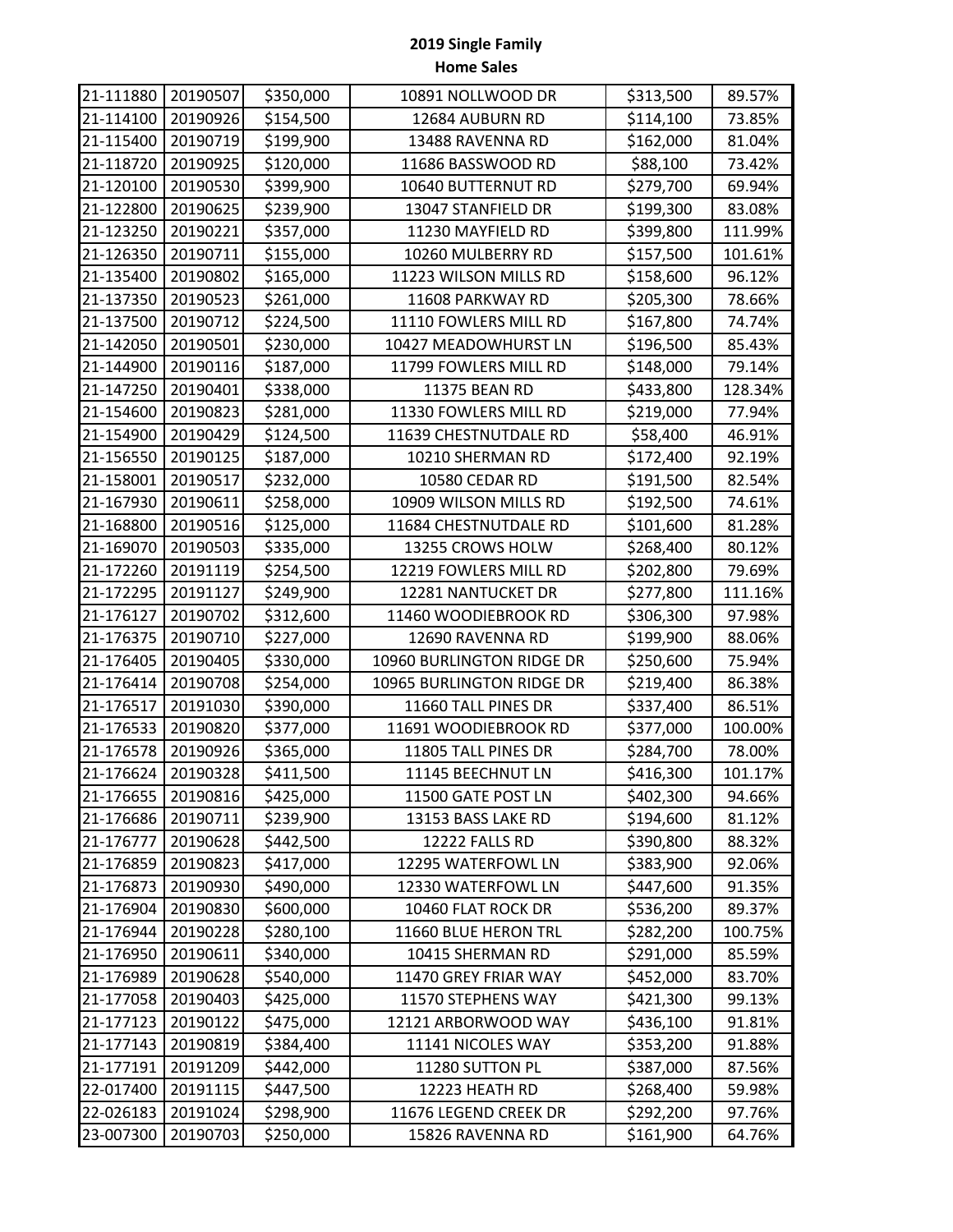| 23-011360 | 20191015 | \$389,000 | 13640 ROCKHAVEN RD     | \$215,700 | 55.45%  |
|-----------|----------|-----------|------------------------|-----------|---------|
| 23-018600 | 20190819 | \$70,000  | 14826 BEECHWOOD DR     | \$68,200  | 97.43%  |
| 23-020370 | 20190524 | \$190,000 | 11115 KIMMERIDGE TRL   | \$163,000 | 85.79%  |
| 23-023600 | 20190816 | \$38,600  | 14734 ZENITH DR        | \$38,300  | 99.22%  |
| 23-026100 | 20190724 | \$333,000 | 9906 FAIRMOUNT RD      | \$231,300 | 69.46%  |
| 23-031050 | 20190719 | \$190,000 | 13985 MEADOWLARK LN    | \$167,600 | 88.21%  |
| 23-053800 | 20190719 | \$155,500 | 13813 RAVENNA RD       | \$155,800 | 100.19% |
| 23-058400 | 20190502 | \$190,000 | 12337 PEKIN RD         | \$139,200 | 73.26%  |
| 23-067000 | 20190322 | \$182,000 | 11110 KIMMERIDGE TRL   | \$184,500 | 101.37% |
| 23-078000 | 20190517 | \$189,500 | 13546 AUBURN RD        | \$135,500 | 71.50%  |
| 23-082350 | 20190429 | \$158,000 | 12216 BUTTERNUT RD     | \$129,300 | 81.84%  |
| 23-086500 | 20190625 | \$136,000 | 14529 STONE RD         | \$118,800 | 87.35%  |
| 23-093150 | 20190523 | \$265,000 | 11390 BUTTERNUT RD     | \$192,200 | 72.53%  |
| 23-114400 | 20190222 | \$256,300 | 14249 SPERRY RD        | \$186,900 | 72.92%  |
| 23-116400 | 20190906 | \$73,000  | <b>CHESTNUT DR</b>     | \$55,200  | 75.62%  |
| 23-124180 | 20190919 | \$181,000 | 11210 KIMMERIDGE TRL   | \$160,600 | 88.73%  |
| 23-125100 | 20191204 | \$147,500 | 13535 RAVENNA RD       | \$143,200 | 97.08%  |
| 23-126430 | 20190502 | \$485,000 | 16270 LUCKY BELL LN    | \$409,600 | 84.45%  |
| 23-131650 | 20190702 | \$116,500 | 12349 LELA LN          | \$108,500 | 93.13%  |
| 23-133270 | 20190906 | \$166,000 | 11275 MORNINGSTAR CT   | \$170,400 | 102.65% |
| 23-160600 | 20190806 | \$163,500 | 15765 GRACE ST         | \$107,800 | 65.93%  |
| 23-176300 | 20191025 | \$179,900 | 14984 SPERRY RD        | \$142,800 | 79.38%  |
| 23-184250 | 20190417 | \$260,000 | 14305 BRIDLE LN        | \$236,300 | 90.88%  |
| 23-186458 | 20190610 | \$415,000 | 14365 CHAGRIN WOODS DR | \$296,100 | 71.35%  |
| 23-195400 | 20190627 | \$164,500 | 11976 CRESTWOOD RD     | \$146,600 | 89.12%  |
| 23-200900 | 20190809 | \$225,000 | 15471 KIDD DR          | \$165,900 | 73.73%  |
| 23-209600 | 20191028 | \$214,000 | 11166 MUSIC ST         | \$170,400 | 79.63%  |
| 23-227130 | 20190618 | \$180,100 | 11201 KIMMERIDGE TRL   | \$163,900 | 91.00%  |
| 23-257200 | 20191213 | \$28,000  | 11708 PORTLEW RD       | \$20,200  | 72.14%  |
| 23-285242 | 20190801 | \$205,000 | 13855 KING ARTHUR CT   | \$203,400 | 99.22%  |
| 23-285243 | 20190430 | \$146,900 | 13869 KING ARTHUR CT   | \$165,600 | 112.73% |
| 23-285246 | 20190702 | \$176,000 | 13911 KING ARTHUR CT   | \$142,800 | 81.14%  |
| 23-287020 | 20191115 | \$178,000 | 11841 PEKIN RD         | \$169,200 | 95.06%  |
| 23-293651 | 20190402 | \$106,000 | 14854 LONGVIEW DR      | \$65,600  | 61.89%  |
| 23-302500 | 20190403 | \$170,000 | 15823 GRACE ST         | \$125,200 | 73.65%  |
| 23-311000 | 20190306 | \$242,000 | 14350 BRIDLE LN        | \$173,900 | 71.86%  |
| 23-312290 | 20190827 | \$274,900 | 14679 WINFIELD PARK DR | \$210,700 | 76.65%  |
| 23-315311 | 20190725 | \$280,000 | 14720 MUNNBERRY OVAL   | \$253,600 | 90.57%  |
| 23-315320 | 20190904 | \$380,000 | 14702 MUNNBERRY OVAL   | \$256,400 | 67.47%  |
| 23-316460 | 20191001 | \$94,600  | 15484 LAKE SHORE DR    | \$67,700  | 71.56%  |
| 23-322590 | 20190125 | \$210,000 | 9915 MUSIC ST          | \$143,900 | 68.52%  |
| 23-330200 | 20190925 | \$75,000  | 15494 LAKE SHORE DR    | \$72,700  | 96.93%  |
| 23-340800 | 20191126 | \$225,000 | 15000 AUBURN RD        | \$167,900 | 74.62%  |
| 23-341600 | 20191231 | \$278,000 | 12241 LELA LN          | \$230,100 | 82.77%  |
| 23-347900 | 20190110 | \$82,000  | 14727 ELM DR           | \$66,300  | 80.85%  |
| 23-356450 | 20190701 | \$297,500 | 12333 BUTTERNUT RD     | \$299,400 | 100.64% |
| 23-385266 | 20191030 | \$315,000 | 13870 AUBURN RD        | \$290,000 | 92.06%  |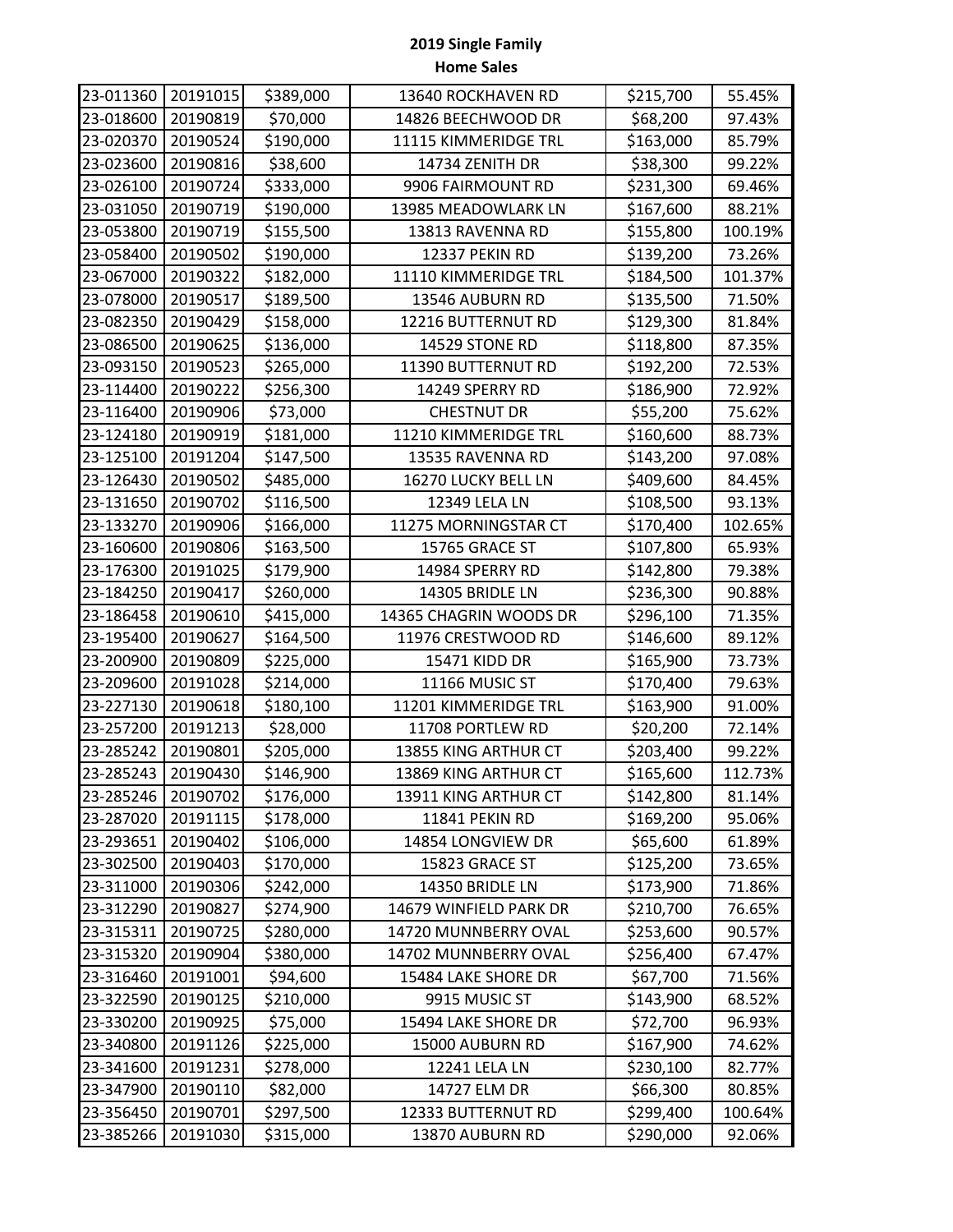| 23-385480 | 20190603 | \$320,000 | 9985 WOODRUFF LN       | \$286,200 | 89.44%  |
|-----------|----------|-----------|------------------------|-----------|---------|
| 23-385509 | 20190228 | \$265,000 | 11991 MUSIC ST         | \$232,300 | 87.66%  |
| 23-385676 | 20190731 | \$360,000 | 15280 OVERTURE DR      | \$342,400 | 95.11%  |
| 23-385792 | 20190806 | \$330,000 | 10150 CHARLTON LN      | \$295,100 | 89.42%  |
| 23-385933 | 20190423 | \$440,000 | 16030 ADDINGTON CT     | \$494,400 | 112.36% |
| 25-014400 | 20190730 | \$115,000 | 17469 MADISON RD       | \$86,000  | 74.78%  |
| 25-017700 | 20190506 | \$95,000  | 18258 MADISON RD       | \$79,100  | 83.26%  |
| 25-020030 | 20191227 | \$145,000 | 18090 MADISON RD       | \$100,700 | 69.45%  |
| 25-026915 | 20190806 | \$338,500 | 16470 VERNON DR        | \$305,600 | 90.28%  |
| 25-026925 | 20190322 | \$187,500 | 16325 VERNON DR        | \$166,500 | 88.80%  |
| 25-028800 | 20190405 | \$180,000 | 16455 MADISON RD       | \$164,200 | 91.22%  |
| 25-031000 | 20190506 | \$60,000  | 16128 CENTER ST        | \$45,100  | 75.17%  |
| 25-035800 | 20190311 | \$224,000 | 16320 FORGE HILL DR    | \$169,200 | 75.54%  |
| 25-044100 | 20190702 | \$159,900 | 17000 HOSMER RD        | \$138,300 | 86.49%  |
| 25-046300 | 20190730 | \$65,000  | 18175 MADISON RD       | \$70,600  | 108.62% |
| 25-048900 | 20191204 | \$100,000 | 16290 SOLTIS RD        | \$67,100  | 67.10%  |
| 25-060300 | 20190506 | \$65,000  | 16360 MAIN MARKET RD   | \$54,000  | 83.08%  |
| 25-060740 | 20190506 | \$50,000  | 18386 MILL RD          | \$38,300  | 76.60%  |
| 25-079500 | 20190508 | \$300,000 | 17364 OLD STATE RD     | \$215,000 | 71.67%  |
| 25-079900 | 20190912 | \$140,400 | 16384 MAIN MARKET RD   | \$75,200  | 53.56%  |
| 25-106100 | 20190516 | \$220,000 | 16581 OLD STATE RD     | \$148,600 | 67.55%  |
| 25-110300 | 20190729 | \$150,000 | 16553 OLD STATE RD     | \$127,700 | 85.13%  |
| 25-115200 | 20190426 | \$35,000  | 18840 NELSON RD        | \$38,100  | 108.86% |
| 25-188980 | 20190702 | \$265,000 | 15636 PATCH RD         | \$194,900 | 73.55%  |
| 25-190006 | 20190116 | \$176,500 | 16510 OLD STATE RD     | \$165,900 | 93.99%  |
| 25-190016 | 20190220 | \$167,500 | 16620 OLD STATE RD     | \$153,400 | 91.58%  |
| 25-190050 | 20190618 | \$128,000 | 16524 FARMINGTON RD    | \$96,600  | 75.47%  |
| 25-190058 | 20190322 | \$259,900 | 17366 FARMINGTON RD    | \$182,400 | 70.18%  |
| 25-190089 | 20191113 | \$245,000 | 17201 FARMINGTON RD    | \$166,700 | 68.04%  |
| 25-190137 | 20191025 | \$272,000 | 17780 HOSMER RD        | \$226,200 | 83.16%  |
| 25-190297 | 20190808 | \$165,000 | 17156 TAVERN RD        | \$112,000 | 67.88%  |
| 25-190440 | 20190430 | \$302,500 | 17280 OLD STATE RD     | \$258,300 | 85.39%  |
| 25-190443 | 20191011 | \$200,000 | 17141 BUNDYSBURG RD    | \$180,900 | 90.45%  |
| 26-000150 | 20190409 | \$229,000 | 7866 DINES RD          | \$164,400 | 71.79%  |
| 26-000800 | 20190124 | \$190,000 | 7740 KINSMAN RD        | \$169,800 | 89.37%  |
| 26-001100 | 20190517 | \$305,000 | <b>742 COY LN</b>      | \$271,300 | 88.95%  |
| 26-002900 | 20190201 | \$210,000 | 13910 CAVES RD         | \$159,900 | 76.14%  |
| 26-003251 | 20190722 | \$342,000 | 14830 HITCHING POST LN | \$266,600 | 77.95%  |
| 26-011000 | 20190605 | \$131,500 | 8652 SUGAR TREE DR     | \$149,200 | 113.46% |
| 26-025100 | 20190531 | \$229,000 | 7955 THORNAPPLE DR     | \$167,100 | 72.97%  |
| 26-032300 | 20191204 | \$211,700 | 8383 KINSMAN RD        | \$151,600 | 71.61%  |
| 26-033730 | 20190430 | \$502,500 | 14917 HILLBROOK CIR    | \$361,700 | 71.98%  |
| 26-040010 | 20190628 | \$315,000 | 14336 WATT RD          | \$216,600 | 68.76%  |
| 26-040700 | 20190621 | \$257,500 | 8370 CHAGRIN MILLS RD  | \$219,700 | 85.32%  |
| 26-041000 | 20190115 | \$192,000 | 7920 FAIRMOUNT RD      | \$199,400 | 103.85% |
| 26-042300 | 20190830 | \$271,900 | 14970 SURREY DOWNS DR  | \$274,100 | 100.81% |
| 26-063900 | 20190702 | \$200,000 | 8635 SILVERCREEK DR    | \$158,100 | 79.05%  |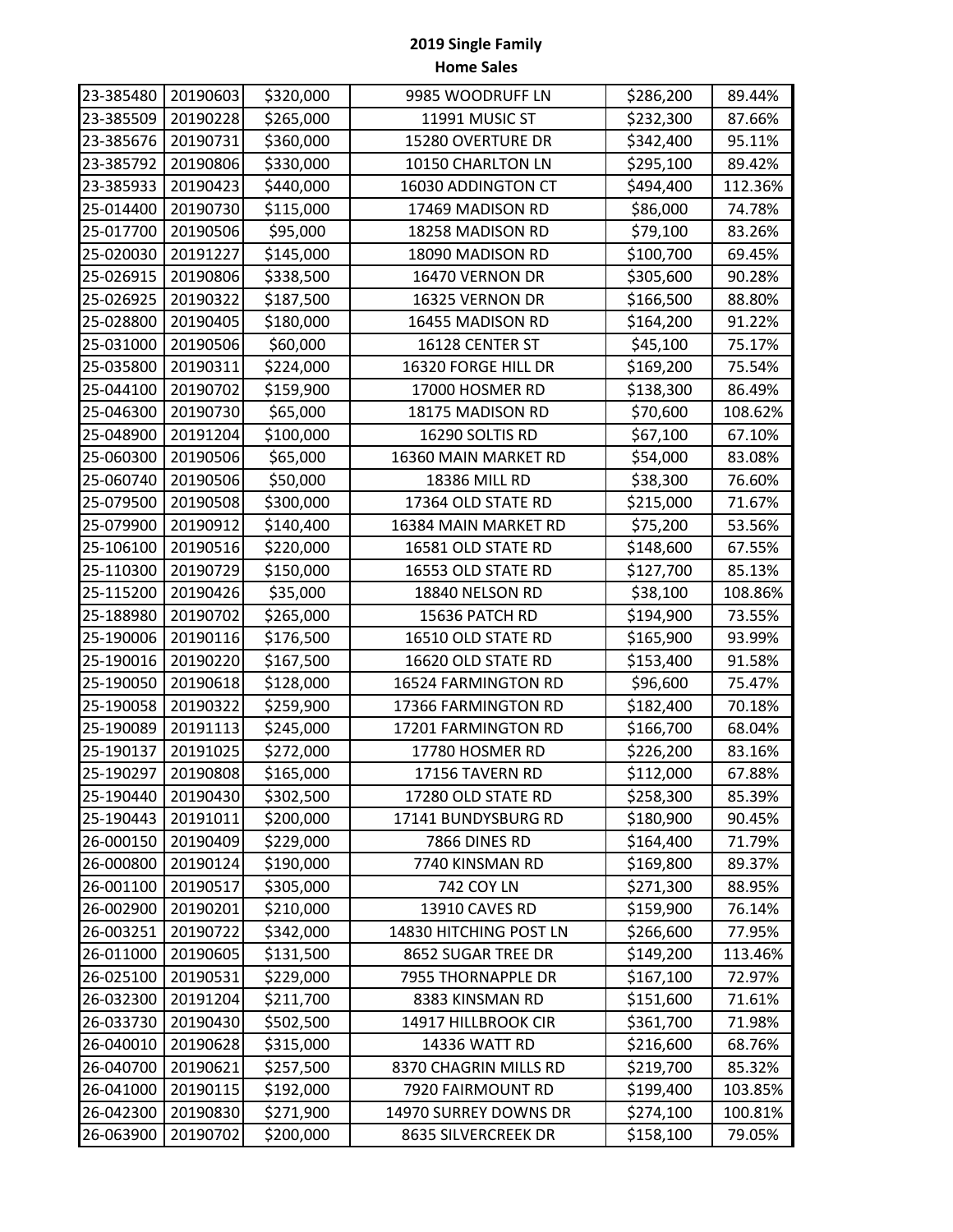| 26-065800 | 20191210 | \$391,600   | 15075 RUSSELL RD          | \$330,100 | 84.30%  |
|-----------|----------|-------------|---------------------------|-----------|---------|
| 26-074400 | 20190724 | \$247,500   | 13604 NORTHWOOD RD        | \$160,600 | 64.89%  |
| 26-076116 | 20190802 | \$687,000   | 7465 HUNTERS HOLLOW TRL   | \$663,900 | 96.64%  |
| 26-079995 | 20190927 | \$340,000   | 8342 MARTINGALE LN        | \$293,700 | 86.38%  |
| 26-080300 | 20190625 | \$285,000   | 8371 RIDGEWOOD LN         | \$227,800 | 79.93%  |
| 26-091000 | 20190731 | \$280,000   | 15503 DALE RD             | \$233,100 | 83.25%  |
| 26-093500 | 20190925 | \$230,000   | 8442 RIDGEWOOD LN         | \$189,000 | 82.17%  |
| 26-097300 | 20190412 | \$173,000   | 13669 CHILLICOTHE RD      | \$121,100 | 70.00%  |
| 26-103340 | 20190628 | \$285,000   | 14669 RUSSELL LN          | \$280,700 | 98.49%  |
| 26-103500 | 20190419 | \$330,000   | 15229 S DEEP WOOD LN      | \$271,400 | 82.24%  |
| 26-104800 | 20190510 | \$420,000   | 9464 KINSMAN RD           | \$134,300 | 31.98%  |
| 26-105160 | 20190710 | \$190,000   | 13629 CUYAHOGA TRL        | \$143,600 | 75.58%  |
| 26-115300 | 20190731 | \$177,000   | 8210 CLOVERIDGE RD        | \$133,100 | 75.20%  |
| 26-118090 | 20191101 | \$142,000   | 14939 CAVES RD            | \$111,100 | 78.24%  |
| 26-119100 | 20190118 | \$600,000   | 15571 HEMLOCK RD          | \$436,000 | 72.67%  |
| 26-119600 | 20190828 | \$282,000   | <b>759 COY LN</b>         | \$234,600 | 83.19%  |
| 26-121600 | 20190503 | \$315,000   | 7668 FAIRMOUNT RD         | \$202,100 | 64.16%  |
| 26-122330 | 20190827 | \$240,000   | 13617 CHILLICOTHE RD      | \$169,500 | 70.63%  |
| 26-122700 | 20190610 | \$273,000   | 8398 RIVERSIDE DR         | \$227,100 | 83.19%  |
| 26-139300 | 20190508 | \$455,500   | 7805 KINSMAN RD           | \$405,200 | 88.96%  |
| 26-151700 | 20190610 | \$235,800   | 14345 CAVES RD            | \$194,400 | 82.44%  |
| 26-152530 | 20190722 | \$502,000   | 14612 RIVER GLEN DR       | \$446,500 | 88.94%  |
| 26-155300 | 20191028 | \$762,500   | 14760 HILLBROOK LN NORTH  | \$500,500 | 65.64%  |
| 26-157100 | 20190604 | \$365,000   | <b>15217 FOX RUN</b>      | \$260,500 | 71.37%  |
| 26-158690 | 20190327 | \$165,000   | 13900 WATT RD             | \$223,500 | 135.45% |
| 26-160550 | 20191009 | \$246,400   | 8414 MUSIC ST             | \$203,000 | 82.39%  |
| 26-161300 | 20191112 | \$307,500   | 8197 W RIVER DR           | \$206,900 | 67.28%  |
| 26-162000 | 20191002 | \$200,000   | 13814 FOX HILLS DR        | \$203,400 | 101.70% |
| 26-165400 | 20191127 | \$380,000   | 7010 DEEP WOOD DR         | \$275,000 | 72.37%  |
| 26-174200 | 20190430 | \$285,000   | 14675 RUSSELL LN          | \$191,900 | 67.33%  |
| 26-181300 | 20191114 | \$269,500   | 8578 MUSIC ST             | \$201,600 | 74.81%  |
| 26-182000 | 20191220 | \$212,500   | 8241 CLOVERIDGE RD        | \$227,100 | 106.87% |
| 26-189500 | 20190808 | \$335,000   | 13851 WATT RD             | \$219,400 | 65.49%  |
| 26-192200 | 20190322 | \$330,000   | 8230 KINSMAN RD           | \$249,700 | 75.67%  |
| 26-193510 | 20191021 | \$330,000   | 13585 FOX DEN EAST        | \$312,500 | 94.70%  |
| 26-193521 | 20190607 | \$500,000   | 13598 FOX HILLS DR        | \$375,500 | 75.10%  |
| 26-193558 | 20190910 | \$760,000   | 7510 TWIN LAKES TRL       | \$590,300 | 77.67%  |
| 26-195900 | 20191104 | \$400,000   | 7884 DINES RD             | \$352,800 | 88.20%  |
| 26-197830 | 20190222 | \$225,000   | 9061 FAIRMOUNT RD         | \$153,500 | 68.22%  |
| 26-203543 | 20190712 | \$1,270,000 | 14839 TRAPPERS TRL        | \$999,400 | 78.69%  |
| 26-203547 | 20190617 | \$545,000   | <b>14860 TRAPPERS TRL</b> | \$484,500 | 88.90%  |
| 26-206118 | 20190816 | \$325,000   | 14765 SLEEPY HOLLOW DR    | \$308,600 | 94.95%  |
| 26-206300 | 20190510 | \$1,002,000 | 9390 KINSMAN RD           | \$196,900 | 19.65%  |
| 26-210000 | 20190424 | \$218,900   | 9335 PEKIN RD             | \$151,600 | 69.26%  |
| 26-211700 | 20191119 | \$460,000   | 7192 HILLBROOK LN SOUTH   | \$454,100 | 98.72%  |
| 26-213801 | 20190206 | \$375,900   | 7944 FAIRMOUNT RD         | \$304,600 | 81.03%  |
| 26-213955 | 20190725 | \$600,000   | 8885 ANTELOPE RUN         | \$631,300 | 105.22% |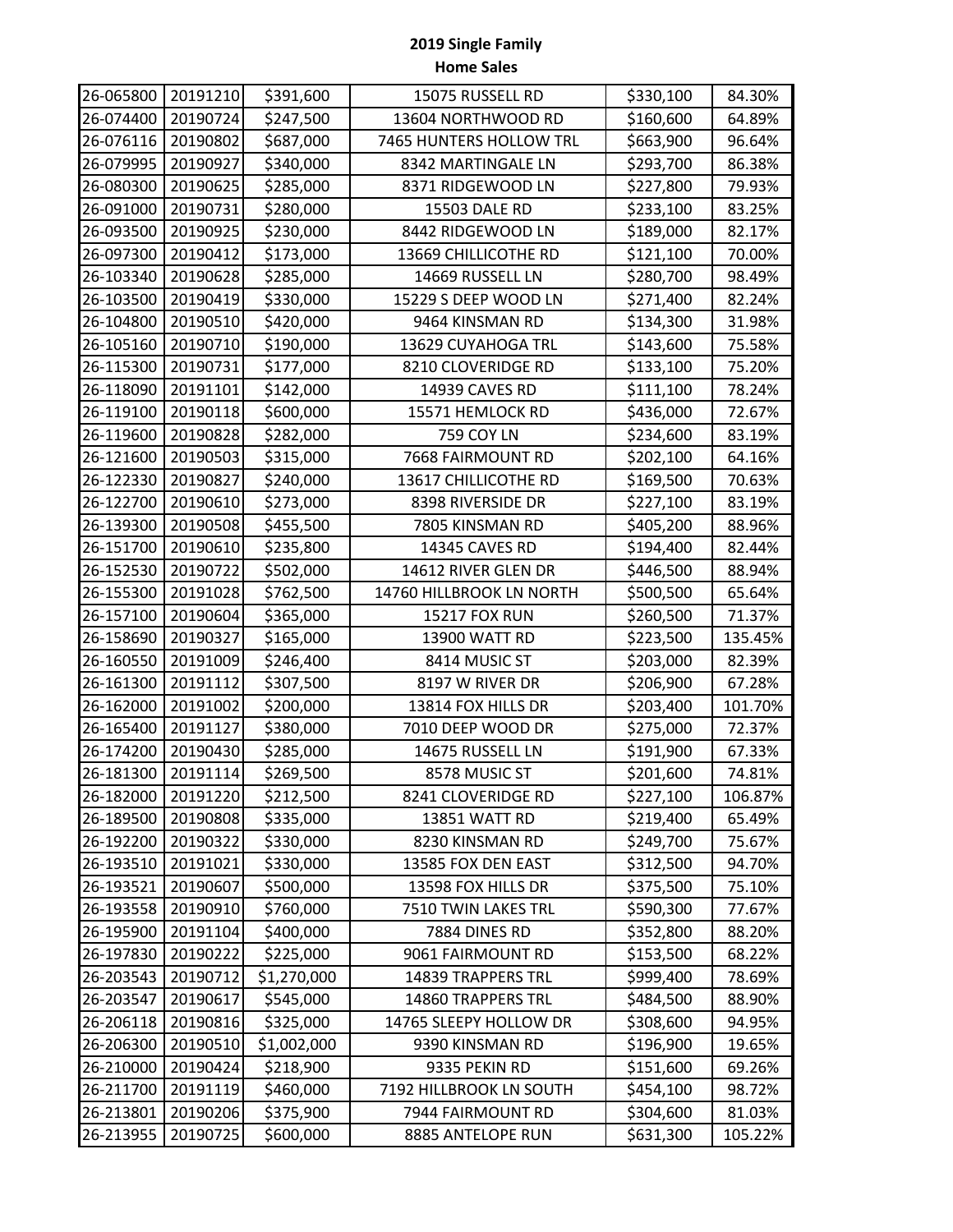| 26-213977 | 20190815 | \$574,900   | 13737 BRAEBURN LN         | \$465,700   | 81.01%  |
|-----------|----------|-------------|---------------------------|-------------|---------|
| 26-213979 | 20190304 | \$400,000   | 13839 BRAEBURN LN         | \$441,800   | 110.45% |
| 26-213986 | 20191101 | \$1,570,000 | 7325 CALLEY LN            | \$1,374,200 | 87.53%  |
| 26-214020 | 20190712 | \$840,000   | 14730 RINDLEWOOD LN       | \$871,900   | 103.80% |
| 26-214025 | 20190502 | \$800,000   | 14705 RINDLEWOOD LN       | \$764,600   | 95.58%  |
| 26-214112 | 20191205 | \$707,900   | 8585 CENTURY LN           | \$575,200   | 81.25%  |
| 26-214145 | 20191028 | \$265,000   | 9399 MUSIC ST             | \$203,500   | 76.79%  |
| 26-214265 | 20190520 | \$750,000   | 7615 WESTCOT LN           | \$616,600   | 82.21%  |
| 27-009220 | 20190703 | \$760,000   | 124 PHEASANT LN           | \$792,900   | 104.33% |
| 28-012900 | 20190626 | \$495,400   | 7151 CABOT LN             | \$450,300   | 90.90%  |
| 28-017000 | 20190208 | \$188,000   | 7686 BLACKFORD DR         | \$223,200   | 118.72% |
| 28-017800 | 20190611 | \$197,500   | 15914 LAUREL RD           | \$181,200   | 91.75%  |
| 29-008960 | 20190731 | \$364,000   | 103 SOUTHWYCK DR          | \$289,500   | 79.53%  |
| 29-013340 | 20190419 | \$512,500   | 16277 SNYDER RD           | \$498,300   | 97.23%  |
| 29-018100 | 20190830 | \$292,000   | 1133 ROYAL OAK DR         | \$262,400   | 89.86%  |
| 29-020100 | 20191011 | \$265,000   | 15 DAISY LN               | \$204,500   | 77.17%  |
| 29-023200 | 20190924 | \$364,000   | 30 WOODSIDE RD            | \$221,800   | 60.93%  |
| 29-023600 | 20190111 | \$563,000   | 12 DAISY LN               | \$398,700   | 70.82%  |
| 29-025200 | 20191227 | \$267,500   | 88 MAPLE HILL DR          | \$205,600   | 76.86%  |
| 29-026200 | 20190611 | \$433,000   | 67 MORNINGSIDE DR         | \$364,200   | 84.11%  |
| 29-026600 | 20190815 | \$185,000   | 92 E BEL MEADOW LN        | \$194,000   | 104.86% |
| 29-027200 | 20190723 | \$285,000   | 14 RIDGECREST DR          | \$205,400   | 72.07%  |
| 29-028500 | 20190626 | \$270,000   | 12 FOREST DR              | \$204,000   | 75.56%  |
| 29-029015 | 20191230 | \$215,000   | 123 LAKEVIEW LN           | \$231,200   | 107.53% |
| 29-038800 | 20191018 | \$648,000   | <b>490 LAURELBROOK DR</b> | \$439,200   | 67.78%  |
| 29-043300 | 20190809 | \$251,500   | 203 LAUREL RD             | \$150,300   | 59.76%  |
| 29-045230 | 20190213 | \$282,500   | <b>25 SUGARBUSH LN</b>    | \$234,700   | 83.08%  |
| 29-049600 | 20191121 | \$292,000   | 46 DAISY LN               | \$220,800   | 75.62%  |
| 29-050250 | 20191028 | \$239,000   | 1084 SHEERBROOK DR        | \$267,900   | 112.09% |
| 29-050600 | 20191121 | \$275,000   | 55 PAW PAW LAKE DR        | \$220,100   | 80.04%  |
| 29-050630 | 20191204 | \$245,000   | 64 MAPLE HILL DR          | \$243,400   | 99.35%  |
| 29-051050 | 20190830 | \$245,000   | 119 LAUREL RD             | \$167,800   | 68.49%  |
| 29-054800 | 20191025 | \$330,000   | 19 DAISY LN               | \$296,200   | 89.76%  |
| 29-055000 | 20191024 | \$262,000   | 40 MAPLE HILL DR          | \$159,300   | 60.80%  |
| 29-061320 | 20190801 | \$265,000   | 105 MAPLERIDGE RD         | \$252,200   | 95.17%  |
| 29-064414 | 20190628 | \$394,000   | 11 CHELSEA CT             | \$327,800   | 83.20%  |
| 29-064416 | 20190517 | \$426,000   | 12 CHELSEA CT             | \$332,600   | 78.08%  |
| 29-064419 | 20190927 | \$339,900   | 115 SOUTHWYCK DR          | \$310,900   | 91.47%  |
| 29-064600 | 20191114 | \$242,000   | 1412 BELL RD              | \$187,400   | 77.44%  |
| 29-065000 | 20191015 | \$305,000   | 47 DAISY LN               | \$243,600   | 79.87%  |
| 29-068800 | 20190227 | \$285,000   | 31 GARDENPARK DR          | \$191,600   | 67.23%  |
| 29-069050 | 20190830 | \$415,000   | 116 SOUTHWYCK DR          | \$323,600   | 77.98%  |
| 29-076650 | 20190430 | \$340,000   | 476 LAURELBROOK DR        | \$348,100   | 102.38% |
| 29-078150 | 20190821 | \$200,000   | 812 BELL RD               | \$165,900   | 82.95%  |
| 29-081200 | 20190304 | \$320,000   | 119 COUNTRYSIDE DR        | \$296,300   | 92.59%  |
| 29-081700 | 20190619 | \$210,000   | 111 LEAVIEW LN            | \$180,800   | 86.10%  |
| 29-082470 | 20190708 | \$220,000   | 100 LAKEVIEW LN           | \$170,700   | 77.59%  |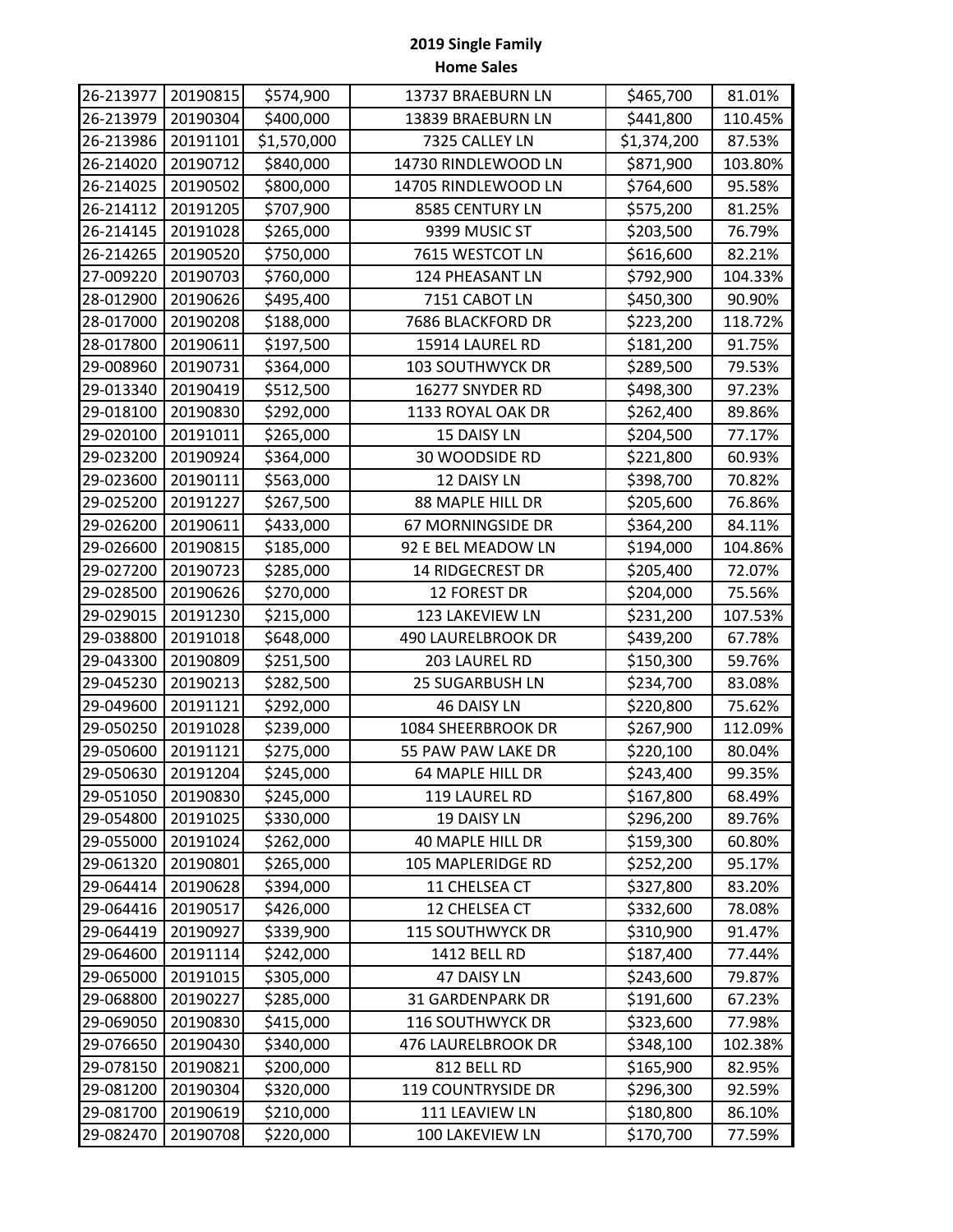| 29-088300 | 20191218 | \$155,000 | 104 MAPLE HILL DR      | \$180,000 | 116.13% |
|-----------|----------|-----------|------------------------|-----------|---------|
| 29-092700 | 20190422 | \$200,000 | 27 GARDENPARK DR       | \$209,600 | 104.80% |
| 29-093400 | 20191105 | \$279,500 | 103 MAPLE HILL DR      | \$229,800 | 82.22%  |
| 29-094000 | 20191002 | \$249,000 | 5149 CHILLICOTHE RD    | \$242,700 | 97.47%  |
| 29-095100 | 20190829 | \$218,000 | 49 DAISY LN            | \$175,300 | 80.41%  |
| 29-095300 | 20190822 | \$375,000 | 107 SPRING DR          | \$293,700 | 78.32%  |
| 29-095408 | 20190926 | \$372,500 | 99 COUNTRYSIDE DR      | \$309,600 | 83.11%  |
| 29-097350 | 20190114 | \$330,000 | 100 SOUTHWYCK DR       | \$299,800 | 90.85%  |
| 29-097500 | 20191206 | \$198,500 | 98 LAUREL RD           | \$159,200 | 80.20%  |
| 29-103830 | 20190730 | \$380,000 | 1105 ROYAL OAK DR      | \$358,900 | 94.45%  |
| 29-105300 | 20190114 | \$255,000 | 84 PAW PAW LAKE DR     | \$180,800 | 70.90%  |
| 29-107410 | 20190927 | \$320,000 | 820 SUN RIDGE LN       | \$342,300 | 106.97% |
| 29-107607 | 20190611 | \$440,000 | 11 KENSINGTON DR       | \$383,100 | 87.07%  |
| 29-107654 | 20190118 | \$407,000 | 21 ANNANDALE DR        | \$355,400 | 87.32%  |
| 29-107723 | 20190614 | \$529,000 | 85 BISHOP DR           | \$393,900 | 74.46%  |
| 29-107725 | 20190426 | \$545,000 | 83 BISHOP DR           | \$495,900 | 90.99%  |
| 29-107733 | 20190731 | \$465,000 | 75 WATERFORD DR        | \$366,000 | 78.71%  |
| 29-107741 | 20190220 | \$432,500 | <b>66 POTOMAC DR</b>   | \$368,800 | 85.27%  |
| 29-107765 | 20190114 | \$525,000 | 102 SILVER SPRINGS TRL | \$417,500 | 79.52%  |
| 29-107811 | 20191209 | \$461,000 | 400 DEER CT            | \$364,800 | 79.13%  |
| 29-107817 | 20190904 | \$467,500 | 403 DEER CT            | \$347,900 | 74.42%  |
| 29-107945 | 20190628 | \$389,000 | 123 BUTTON BUSH CIR    | \$360,000 | 92.54%  |
| 29-107959 | 20190625 | \$425,000 | 151 BELLFLOWER CIR     | \$366,400 | 86.21%  |
| 29-107978 | 20190315 | \$325,000 | 170 SUNDEW LN          | \$319,400 | 98.28%  |
| 29-107990 | 20190301 | \$440,000 | 146 HOLLY LN           | \$337,700 | 76.75%  |
| 29-107993 | 20190830 | \$430,000 | 140 HOLLY LN           | \$347,700 | 80.86%  |
| 29-108062 | 20191220 | \$460,000 | 208 FOX LN             | \$517,700 | 112.54% |
| 29-108081 | 20190815 | \$425,000 | 538 MANOR BROOK DR     | \$394,100 | 92.73%  |
| 29-108086 | 20190410 | \$606,000 | 529 MANOR BROOK DR     | \$491,300 | 81.07%  |
| 30-000100 | 20190830 | \$154,000 | 6512 CLAY ST           | \$93,400  | 60.65%  |
| 30-009040 | 20191008 | \$202,000 | 15961 THOMPSON RD      | \$160,100 | 79.26%  |
| 30-012300 | 20190808 | \$239,200 | 15201 TRASK RD         | \$178,500 | 74.62%  |
| 30-012650 | 20190823 | \$190,000 | 8135 CLAY ST           | \$171,600 | 90.32%  |
| 30-028700 | 20191002 | \$150,000 | 16980 BURROWS RD       | \$124,600 | 83.07%  |
| 30-030100 | 20190905 | \$60,000  | 16543 THOMPSON RD      | \$65,200  | 108.67% |
| 30-033250 | 20190617 | \$170,000 | 15432 TRASK RD         | \$128,000 | 75.29%  |
| 30-045380 | 20190925 | \$65,000  | 15470 THOMPSON RD      | \$66,500  | 102.31% |
| 30-047250 | 20190726 | \$171,900 | 5959 DEWEY RD          | \$127,900 | 74.40%  |
| 30-062200 | 20190621 | \$310,000 | 17622 THOMPSON RD      | \$186,600 | 60.19%  |
| 30-065300 | 20190301 | \$65,000  | 16619 THOMPSON RD      | \$51,900  | 79.85%  |
| 30-072100 | 20190826 | \$80,000  | 6751 MADISON RD        | \$75,200  | 94.00%  |
| 30-079338 | 20190711 | \$240,000 | 6434 LEDGE RD          | \$173,100 | 72.13%  |
| 30-080400 | 20190205 | \$115,000 | 8223 MADISON RD        | \$89,300  | 77.65%  |
| 30-086600 | 20190322 | \$97,500  | THOMPSON RD            | \$16,400  | 16.82%  |
| 32-004200 | 20190531 | \$163,000 | 12524 STAFFORD RD      | \$130,300 | 79.94%  |
| 32-005800 | 20190813 | \$307,000 | 19167 THRASHER RD      | \$243,900 | 79.45%  |
| 32-019700 | 20190724 | \$160,000 | 16986 MUMFORD RD       | \$110,100 | 68.81%  |